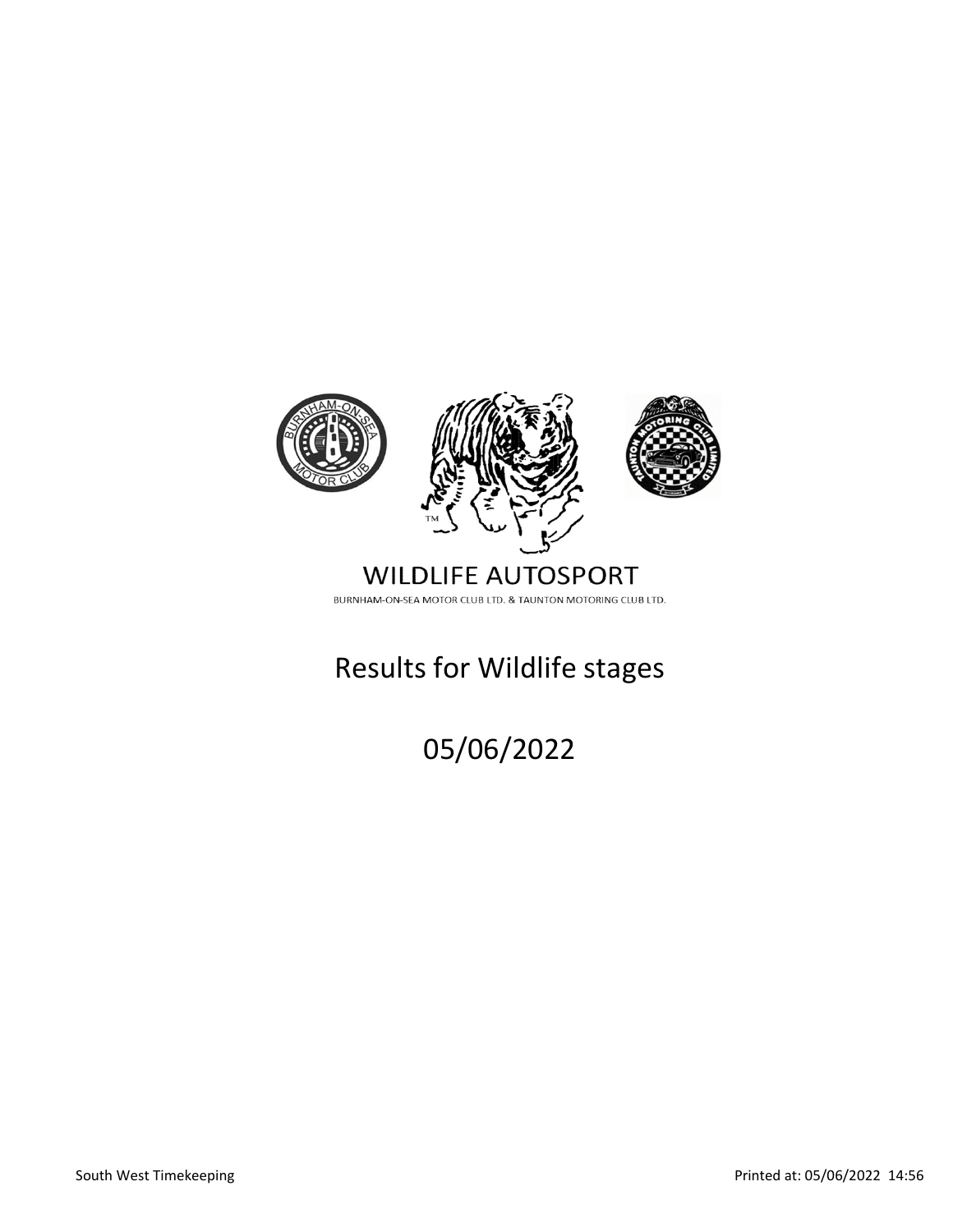| Car          | <b>Driver</b>           | <b>Navigator</b>       | <b>Class</b> | <b>Car model</b>        |
|--------------|-------------------------|------------------------|--------------|-------------------------|
| $\mathbf{1}$ | <b>Craig Fleming</b>    | <b>Peter Elkins</b>    | E            | Subaru Impreza          |
| 2            | <b>Steve Furzeland</b>  | Yvonne Furzeland       | E            | Subaru S12              |
| 3            | <b>Jack Thorne</b>      | <b>Andrew Richards</b> | $\mathsf{C}$ | <b>Ford Escort</b>      |
| 4            | Kevin Fossey            | Sue Fossey             | E            | Proton SatriaMillington |
| 5            | Sam Perring             | <b>Will Frost</b>      | E            | Mitsubishi LancerEvo    |
| 6            | Chris Butcher           | Jonathan Hawkins       | $\mathsf{C}$ | Nissan Sunny            |
| 7            | Chris White             | <b>Graham Capper</b>   | $\mathsf{C}$ | <b>Ford Escort</b>      |
| 8            | Danielle Furzeland      | TBA                    | E            | Subaru Impreza          |
| 9            | <b>Mark Harris</b>      | <b>Darren Matthews</b> | D            | Ford EscortMk2          |
| 10           | Mark Clayton            | Nic Clayton            | C            | <b>Toyota Starlet</b>   |
| 11           | <b>Steve Smith</b>      | <b>Briana Sanders</b>  | $\mathsf{C}$ | Ford EscortMk2          |
| 12           | Peter Self              | Mike Gray              | E            | Subaru Impreza          |
| 14           | David Bennett           | Andrew Smith           | E            | Subaru Impreza          |
| 15           | Tom Jones               | Andy Conibear          | E            | Subaru Impreza          |
| 16           | <b>Robert DeSt Paer</b> | <b>Stephen Hobbs</b>   | D            | <b>Ford Escort</b>      |
| 17           | Darren Pool             | Danielle Pool          | B            | <b>Vauxhall Corsa</b>   |
| 18           | Jeff Denford            | <b>Matt Binney</b>     | $\mathsf{C}$ | <b>Ford Escort</b>      |
| 19           | BarryWarman             | MariaWarman            | D            | <b>Ford Mark</b>        |
| 20           | <b>Darren Harris</b>    | Sacha Harris           | E            | Sabaru Impreza          |
| 21           | <b>Nigel Willcox</b>    | rob symes              | C            | Ford EscortMk2          |
| 22           | <b>Stuart Cameron</b>   | Gary Whitington        | $\mathsf{C}$ | <b>Renault Clio</b>     |
| 24           | Ian Lloyd               | <b>Martin Davies</b>   | C            | Darrian T9              |
| 25           | <b>ALF CHANTER</b>      | Phillip Rashleigh      | $\mathsf{C}$ | Honda Civic             |
| 26           | Simon Heywood           | <b>TBC</b>             | B            | Honda Civic             |
| 27           | <b>Jason Harris</b>     | James hedges           | B            | Peugeot 106             |
| 28           | James Brady             | Shaun Layland          | D            | Porsche 911             |
| 29           | <b>Scott Smith</b>      | Jamie Raymond          | $\mathsf{C}$ | <b>Ford Escort</b>      |
| 30           | <b>Terry Luckings</b>   | <b>Steve Cox</b>       | С            | <b>VW Golf</b>          |
| 31           | Dave Harris             | <b>Glyn Thomas</b>     | $\mathsf{C}$ | <b>Ford Escort</b>      |
| 32           | Jamie Harris            | joshua harris          | B            | Peugeot 205             |
| 34           | Joe Piggott             | <b>Ben Williams</b>    | B            | CitroenSaxo             |
| 35           | paul Tappin             | <b>Richard Tappin</b>  | B            | <b>Talbot Sunbeam</b>   |
| 36           | Mike Dixon              | <b>Mikey Dixon</b>     | $\mathsf C$  | Ford EscortMk1          |
| 37           | lain Cameron            | Daniel Morefield       | C            | Ford EscortMK2          |
| 38           | <b>Courtney Barrow</b>  | Lee Hatter             | E            | Subaru Impreza          |
| 39           | <b>Martin Dover</b>     | Peter Depla            | B            | Hillman Avenger1600GT   |
| 40           | <b>Alex Roscoe</b>      | <b>Stephen Roscoe</b>  | A            | Nissan Micra            |
| 41           | Robin Bolt              | <b>Barry Allman</b>    | Α            | 206 1.4                 |
| 42           | Adrian Lawman           | John Hailing           | B            | <b>Vauxhall Corsa</b>   |
| 44           | <b>Tim Herbert</b>      | <b>Mark Carrow</b>     | В            | <b>Talbot Sunbeam</b>   |
| 45           | Mike Willcox            | adrian scadding        | B            | Ford 100e               |
| 46           | Rob Channing            | Darren Hardy           | C            | Vauxhall Chevette       |
| 47           | David Pedley            | Colin Churchill        | B            | <b>Talbot Sunbeam</b>   |
| 48           | Karen Phelps            | lan Sutton             | Α            | Nissan Micra            |
| 49           | Harriet Wilson          | Chris Bird             | A            | Rover MiniCooper        |
| 50           | Leighton Escott         | TBA                    | А            | Vauxhall Corsa          |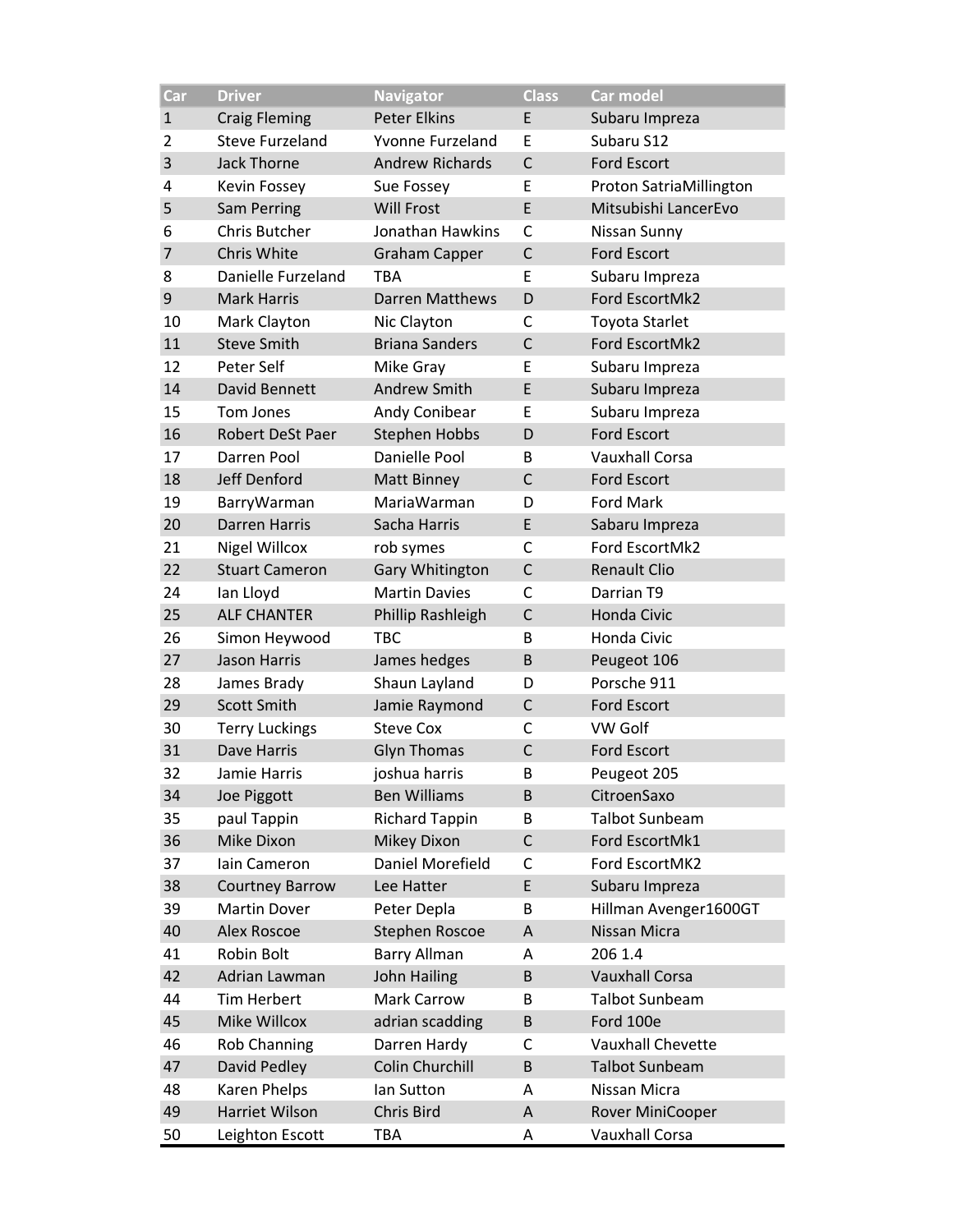#### Overall positions

| <b>Position</b>  | Car            | <b>Crew</b>                           | <b>CarModel</b>          | <b>Class</b> | Stage 1 | <b>Stage 2</b> | Stage 3 | Stage 4 | Stage 5 | Stage 6 | Stage 7 | Stage 8 | <b>Total</b> |
|------------------|----------------|---------------------------------------|--------------------------|--------------|---------|----------------|---------|---------|---------|---------|---------|---------|--------------|
| 1st              | 1              | Craig Fleming & Peter Elkins          | Subaru Impreza           | E            | 07:16   | 06:46          | 05:15   | 05:05   | 07:43   | 07:28   | 05:00   | 04:56   | 00:49:29     |
| 2nd              | $\overline{7}$ | Chris White & Graham Capper           | Ford Escort              | C            | 07:11   | 06:47          | 05:27   | 05:36   | 08:11   | 07:49   | 05:03   | 05:01   | 00:51:05     |
| 3rd              | $\overline{3}$ | Jack Thorne & Andrew Richards         | Ford Escort              | $\mathsf{C}$ | 07:22   | 07:01          | 05:31   | 05:26   | 07:54   | 07:56   | 05:06   | 05:07   | 00:51:23     |
| 4th              | 16             | Robert De St Paer & Stephen Hobbs     | Ford Escort              | D            | 07:12   | 07:05          | 05:37   | 05:30   | 08:09   | 07:54   | 05:25   | 05:18   | 00:52:10     |
| 5th              | 5              | Sam Perring & Will Frost              | Mitsubishi Lancer Evo 3  | E            | 07:21   | 07:03          | 05:34   | 05:29   | 08:14   | 07:57   | 05:12   | 05:21   | 00:52:11     |
| 6th              | 15             | Tom Jones & Andy Conibear             | Subaru Impreza           | E            | 07:29   | 07:03          | 05:40   | 05:28   | 08:09   | 08:01   | 05:14   | 05:09   | 00:52:13     |
| 7th              | 10             | Mark Clayton & Nic Clayton            | <b>Toyota Starlet</b>    | $\mathsf{C}$ | 07:33   | 07:11          | 05:43   | 05:24   | 08:00   | 07:55   | 05:17   | 05:18   | 00:52:21     |
| 8th              | 6              | Chris Butcher & Jonathan Hawkins      | Nissan Sunny F2          | C            | 07:15   | 07:01          | 05:30   | 05:28   | 08:09   | 08:52   | 05:01   | 05:08   | 00:52:24     |
| 9th              | 8              | Danielle Furzeland & Yvonne Furzeland | Subaru Impreza           | E            | 07:27   | 07:18          | 05:42   | 05:33   | 08:03   | 07:59   | 05:17   | 05:13   | 00:52:32     |
| 10th             | 17             | Darren Pool & Danielle Pool           | Vauxhall Corsa           | B            | 07:30   | 07:10          | 05:46   | 05:35   | 08:10   | 08:01   | 05:10   | 05:11   | 00:52:33     |
| 11th             | 22             | Stuart Cameron & Gary Whitington      | Renault Clio Cop 172     | $\mathsf{C}$ | 07:30   | 07:10          | 05:45   | 05:35   | 08:17   | 08:06   | 05:13   | 05:06   | 00:52:42     |
| 12th             | 11             | Steve Smith & Briana Sanders          | Ford Escort Mk2          | C            | 07:26   | 07:09          | 05:55   | 05:38   | 08:11   | 08:03   | 05:20   | 05:36   | 00:53:18     |
| 13th             | 12             | Peter Self & Mike Gray                | Subaru Impreza           | E            | 07:36   | 07:18          | 05:45   | 05:38   | 08:15   | 07:59   | 05:24   | 05:29   | 00:53:24     |
| 14th             | 21             | Nigel Willcox & Rob Symes             | Ford Escort Mk2          | C            | 07:32   | 07:23          | 05:46   | 05:39   | 08:10   | 08:08   | 05:25   | 05:31   | 00:53:34     |
| 15th             | 19             | Barry Warman & Maria Warman           | Ford Mark II             | D            | 07:23   | 07:24          | 05:45   | 05:39   | 08:24   | 08:11   | 05:27   | 05:22   | 00:53:35     |
| 16th             | 35             | Paul Tappin & Richard Tappin          | <b>Talbot Sunbeam</b>    | B            | 07:31   | 07:27          | 05:51   | 05:41   | 08:20   | 08:13   | 05:25   | 05:25   | 00:53:53     |
| 17th             | 29             | Scott Smith & Jamie Raymond           | Ford Escort              | $\mathsf{C}$ | 07:46   | 07:18          | 05:55   | 05:47   | 08:16   | 08:11   | 05:37   | 05:19   | 00:54:09     |
| 18th             | 30             | Terry Luckings & Steve Cox            | VW Golf Mk2              | C            | 07:53   | 07:34          | 05:51   | 05:42   | 08:27   | 08:16   | 05:30   | 05:17   | 00:54:30     |
| 19th             | 28             | James Brady & Shaun Layland           | Porsche 911              | D            | 07:42   | 07:45          | 05:55   | 05:47   | 08:28   | 08:20   | 05:23   | 05:17   | 00:54:37     |
| 20th             | 18             | Jeff Denford & Matt Binney            | Ford Escort              | C            | 07:55   | 07:32          | 06:10   | 05:45   | 08:37   | 08:23   | 05:32   | 05:35   | 00:55:29     |
| 21st             | 14             | David Bennett & Andrew Smith          | Subaru Impreza           | E            | 08:05   | 07:55          | 06:02   | 05:53   | 08:48   | 08:26   | 05:28   | 05:34   | 00:56:11     |
| 22 <sub>nd</sub> | 26             | Simon Heywood & Kevin Moyses          | Honda Civic              | B            | 07:55   | 07:38          | 06:00   | 05:58   | 08:45   | 08:47   | 05:42   | 05:36   | 00:56:21     |
| 23rd             | 40             | Alex Roscoe & Stephen Roscoe          | Nissan Micra             | A            | 07:59   | 07:41          | 06:05   | 05:58   | 08:57   | 08:39   | 05:36   | 05:39   | 00:56:34     |
| 24th             | 37             | Iain Cameron & Daniel Morefield       | Ford Escort MK2 RS       | C            | 08:03   | 07:38          | 06:08   | 05:56   | 08:56   | 08:40   | 05:42   | 05:38   | 00:56:41     |
| 25th             | 38             | Courtney Barrow & Andy Burnell        | Subaru Impreza           | E            | 08:30   | 07:48          | 06:06   | 06:10   | 08:41   | 08:23   | 05:31   | 05:41   | 00:56:50     |
| 26th             | 24             | Ian Lloyd & Martin Davies             | Darrian T9               | C            | 07:52   | 11:28          | 05:44   | 05:34   | 08:12   | 07:56   | 05:21   | 05:25   | 00:57:32     |
| 27th             | 46             | Rob Channing & Darren Hardy           | Vauxhall Chevette        | $\mathsf{C}$ | 08:02   | 07:57          | 08:29   | 05:55   | 08:31   | 08:29   | 05:40   | 05:55   | 00:58:58     |
| 28th             | 45             | Mike Willcox & adrian scadding        | Ford 100e                | B            | 08:11   | 08:09          | 06:23   | 06:10   | 09:14   | 08:57   | 06:02   | 05:59   | 00:59:05     |
| 29th             | 25             | Alf Chanter & Phillip Rashleigh       | Honda Civic              | $\mathsf{C}$ | 07:59   | 07:56          | 06:10   | 06:03   | 11:31   | 08:54   | 05:38   | 05:32   | 00:59:43     |
| 30th             | 41             | Robin Bolt & Barry Allman             | 206 1.4 8v               | Α            | 08:20   | 08:17          | 06:34   | 06:30   | 09:23   | 09:18   | 06:05   | 05:56   | 01:00:23     |
| 31st             | 49             | Harriet Wilson & Chris Bird           | Rover Mini Cooper        | A            | 08:19   | 09:07          | 06:24   | 06:27   | 09:41   | 09:46   | 06:17   | 06:33   | 01:02:34     |
| 32nd             | 47             | David Pedley & Stewart Wood           | <b>Talbot Sunbeam</b>    | В            | 08:46   | 08:23          | 06:43   | 06:34   | 11:31   | 11:31   | 06:33   | 06:24   | 01:06:25     |
| 33rd             | 48             | Karen Phelps & Ian Sutton             | Nissan Micra             | A            | 10:17   | 09:39          | 07:24   | 07:11   | 10:44   | 10:29   | 06:54   | 06:52   | 01:09:30     |
| 34th             | 31             | Dave Harris & Glyn Thomas             | Ford Escort              | C            | 08:25   | 30:00          | 05:57   | 05:50   | 08:30   | 08:21   | 05:33   | 05:24   | 01:18:00     |
| 35th             | $\overline{4}$ | Kevin Fossey & Sue Fossey             | Proton Satria Millington | E            | 07:32   | 07:46          | 30:00   | 30:00   | 08:21   | 07:42   | 04:59   | 05:03   | 01:41:23     |
| 36th             | 39             | Martin Dover & Peter Depla            | Hillman Avenger 1600GT   | В            | 08:03   | 08:07          | 06:16   | 30:00   | 30:00   | 09:04   | 05:52   | 05:56   | 01:43:18     |
| 37th             | 36             | Mike Dixon & Matt Westlake            | Ford Escort Mk1          | $\mathsf{C}$ | 08:11   | 30:00          | 30:00   | 06:21   | 09:05   | 08:56   | 06:07   | 05:57   | 01:44:37     |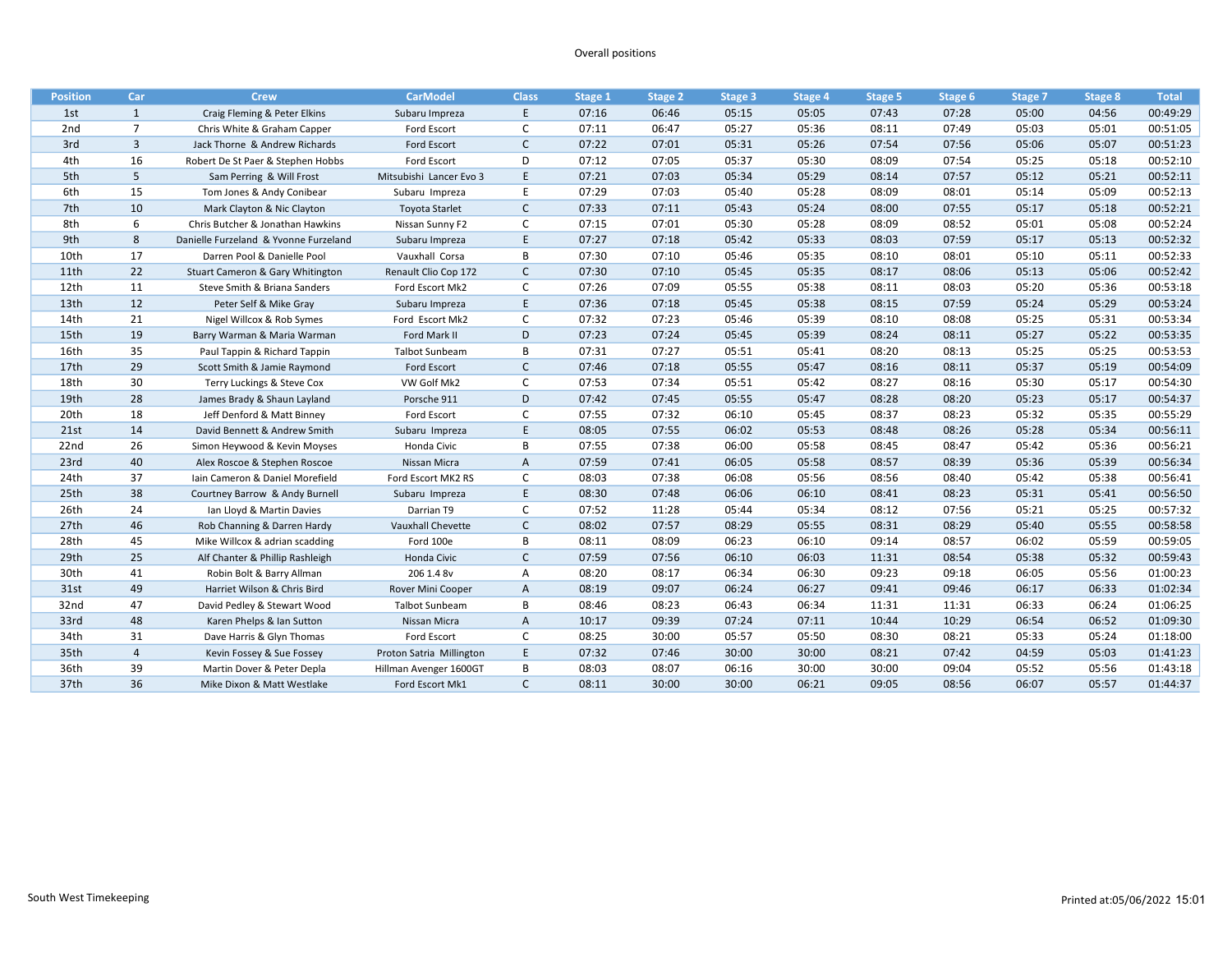#### Retirements

| I Carl | Crew                          | Stage 1 | <b>Stage 2</b> | Stage 3 | Stage 4 | <b>Stage 5</b> | Stage 6 | Stage 7 | Stage 8 | <b>Reason</b>     |
|--------|-------------------------------|---------|----------------|---------|---------|----------------|---------|---------|---------|-------------------|
| 32     | Jamie Harris & Joshua Harris  | 07:33   | 07:29          | 05:55   | 05:51   | 08:36          | Retired |         |         | Cambelt           |
| 42     | Adrian Lawman & John Hailing  | 07:53   | 11:11          | 06:24   | 06:06   | 11:31          | Retired |         |         | Engine            |
| 44     | tim herbert & Mark Carrow     | 08:40   | 11:28          | 06:38   | 06:19   | 09:22          | Retired |         |         | Overheating       |
| 34     | Joe Piggott & Ben Williams    | 07:27   | 07:01          | 05:43   | 05:37   | 08:07          | 11:00   | Retired |         | <b>Driveshaft</b> |
| 27     | Jason Harris & James hedges   | 07:31   | 07:14          | 05:49   | 05:41   | 08:17          | 08:05   | 05:17   | Retired | <b>Battery</b>    |
| 9      | Mark Harris & Darren Matthews | 07:18   | 07:10          | 05:39   | 05:41   | 08:17          | 08:07   | 05:31   | Retired | Electrical        |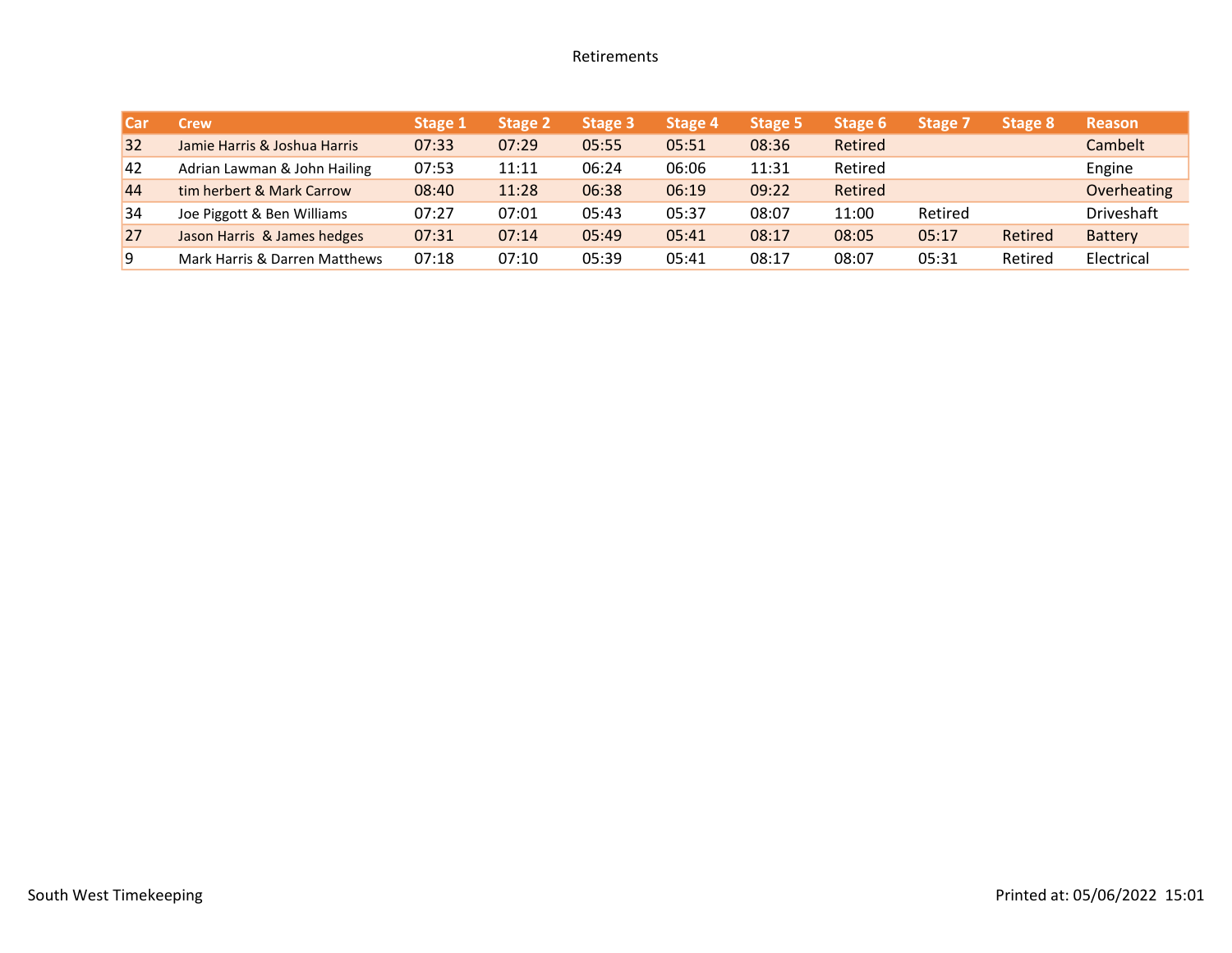| <b>Class A</b> | Car | <b>Crew</b>                            | <b>CarModel</b>          | <b>Class</b> | <b>Total</b> |
|----------------|-----|----------------------------------------|--------------------------|--------------|--------------|
| 1st            | 40  | Alex Roscoe & Stephen Roscoe           | Nissan Micra             |              | 00:56:34     |
| 2nd            | 41  | Robin Bolt & Barry Allman              | 206 1.4 8v               |              | 01:00:23     |
| 3rd            | 49  | <b>Harriet Wilson &amp; Chris Bird</b> | <b>Rover Mini Cooper</b> |              | 01:02:34     |
| 4th            | 48  | Karen Phelps & Ian Sutton              | Nissan Micra             |              | 01:09:30     |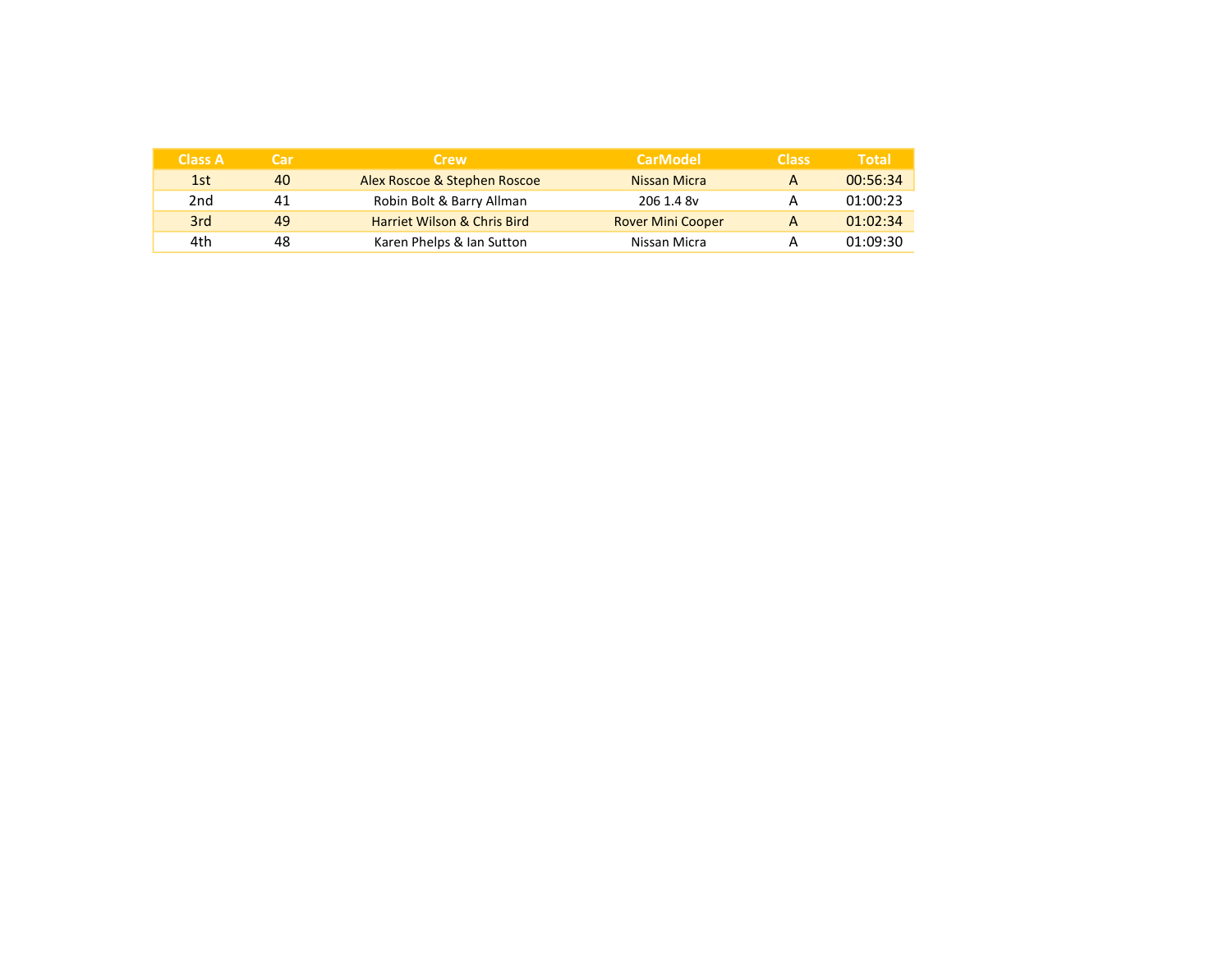| <b>Class B</b>  | Car | Crew /                         | <b>CarModel</b>        | <b>Class</b> | <b>Total</b> |
|-----------------|-----|--------------------------------|------------------------|--------------|--------------|
| 1st             | 17  | Darren Pool & Danielle Pool    | <b>Vauxhall Corsa</b>  | B            | 00:52:33     |
| 2 <sub>nd</sub> | 35  | Paul Tappin & Richard Tappin   | <b>Talbot Sunbeam</b>  | в            | 00:53:53     |
| 3rd             | 26  | Simon Heywood & Kevin Moyses   | <b>Honda Civic</b>     | B            | 00:56:21     |
| 4th             | 45  | Mike Willcox & adrian scadding | Ford 100e              | в            | 00:59:05     |
| 5th             | 47  | David Pedley & Stewart Wood    | <b>Talbot Sunbeam</b>  | B            | 01:06:25     |
| 6th             | 39  | Martin Dover & Peter Depla     | Hillman Avenger 1600GT | в            | 01:43:18     |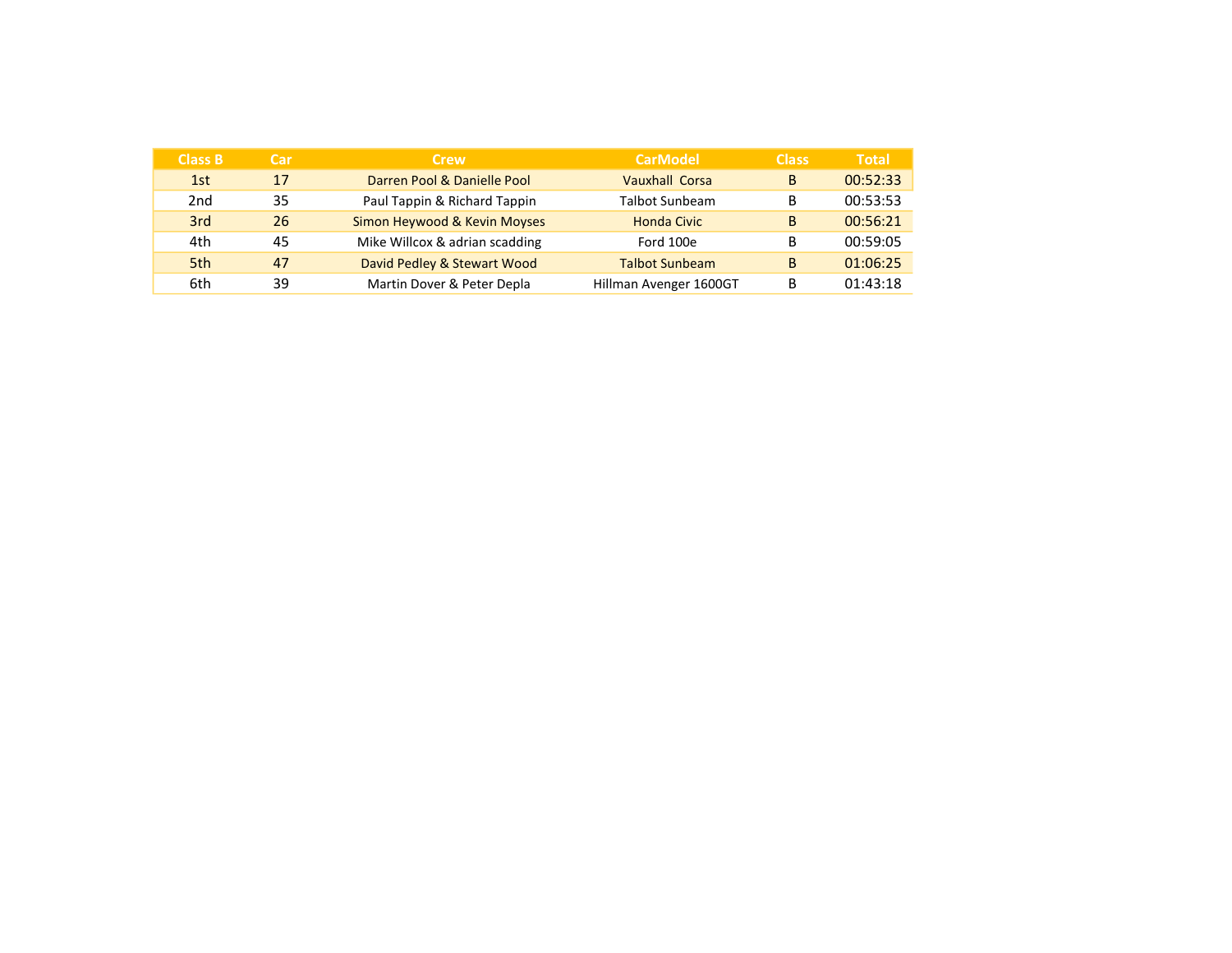| <b>Class C</b>   | Car            | <b>Crew</b>                                 | <b>CarModel</b>             | <b>Class</b> | <b>Total</b> |
|------------------|----------------|---------------------------------------------|-----------------------------|--------------|--------------|
| 1st              | $\overline{7}$ | <b>Chris White &amp; Graham Capper</b>      | <b>Ford Escort</b>          | С            | 00:51:05     |
| 2nd              | 3              | Jack Thorne & Andrew Richards               | Ford Escort                 |              | 00:51:23     |
| 3rd              | 10             | Mark Clayton & Nic Clayton                  | <b>Toyota Starlet</b>       | C            | 00:52:21     |
| 4th              | 6              | Chris Butcher & Jonathan Hawkins            | Nissan Sunny F2             | C            | 00:52:24     |
| 5th              | 22             | <b>Stuart Cameron &amp; Gary Whitington</b> | <b>Renault Clio Cop 172</b> | C            | 00:52:42     |
| 6th              | 11             | Steve Smith & Briana Sanders                | Ford Escort Mk2             | C            | 00:53:18     |
| 7th              | 21             | Nigel Willcox & Rob Symes                   | Ford Escort Mk2             | С            | 00:53:34     |
| 8th              | 29             | Scott Smith & Jamie Raymond                 | Ford Escort                 | C            | 00:54:09     |
| 9th              | 30             | <b>Terry Luckings &amp; Steve Cox</b>       | <b>VW Golf Mk2</b>          | C            | 00:54:30     |
| 10th             | 18             | Jeff Denford & Matt Binney                  | Ford Escort                 | C            | 00:55:29     |
| 11th             | 37             | Jain Cameron & Daniel Morefield             | <b>Ford Escort MK2 RS</b>   | С            | 00:56:41     |
| 12th             | 24             | Ian Lloyd & Martin Davies                   | Darrian T9                  | C            | 00:57:32     |
| 13 <sub>th</sub> | 46             | Rob Channing & Darren Hardy                 | <b>Vauxhall Chevette</b>    | C            | 00:58:58     |
| 14th             | 25             | Alf Chanter & Phillip Rashleigh             | Honda Civic                 | С            | 00:59:43     |
| 15 <sub>th</sub> | 31             | Dave Harris & Glyn Thomas                   | <b>Ford Escort</b>          | C            | 01:18:00     |
| 16th             | 36             | Mike Dixon & Matt Westlake                  | Ford Escort Mk1             | C            | 01:44:37     |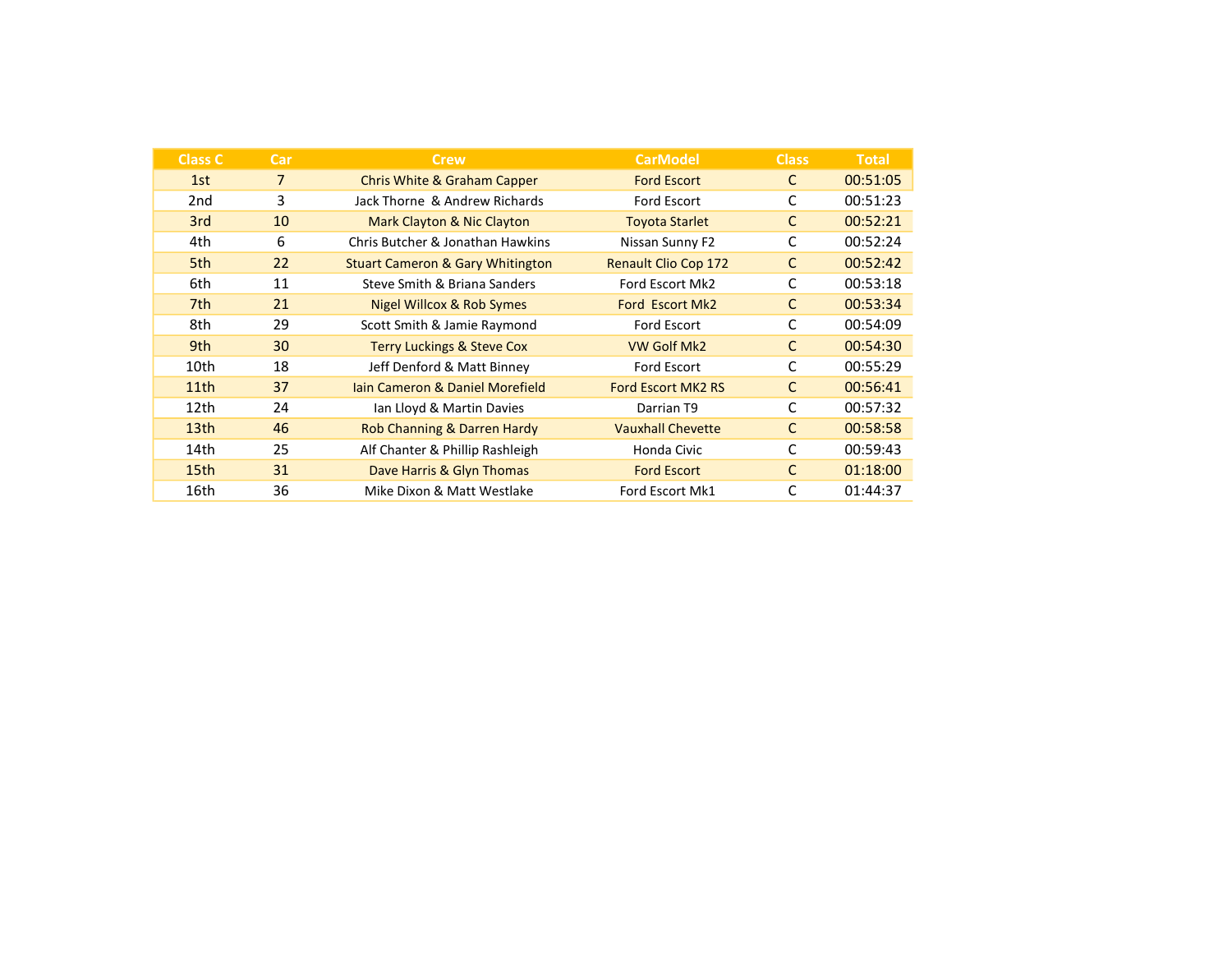| <b>Class D</b> | l ar | <b>Crew</b>                       | <b>CarModel</b>    | <b>Class</b> | Total    |
|----------------|------|-----------------------------------|--------------------|--------------|----------|
| 1st            | 16   | Robert De St Paer & Stephen Hobbs | <b>Ford Escort</b> |              | 00:52:10 |
| 2nd            | 19   | Barry Warman & Maria Warman       | Ford Mark II       |              | 00:53:35 |
| 3rd            | 28   | James Brady & Shaun Layland       | Porsche 911        |              | 00:54:37 |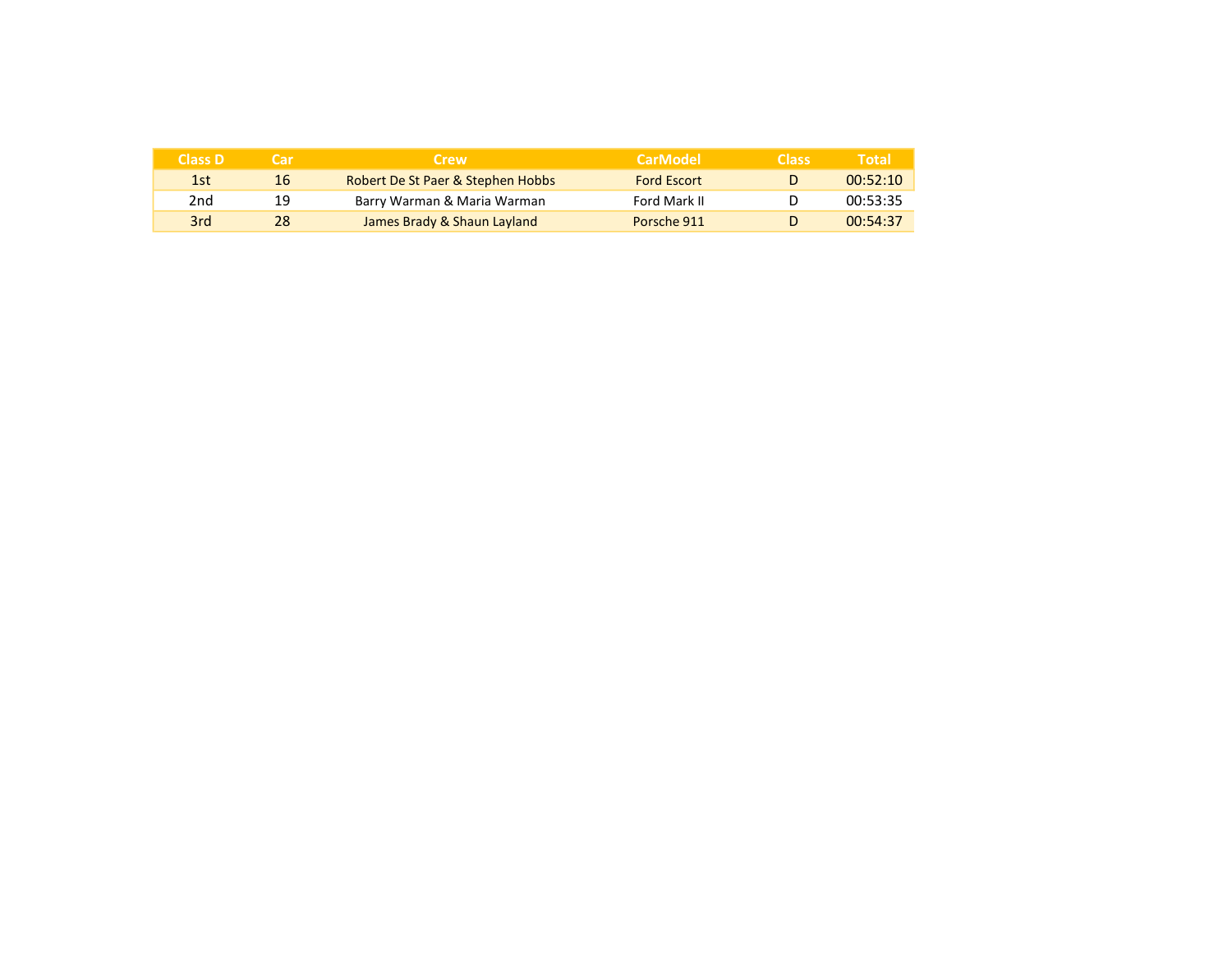| <b>Class E</b>  | Car            | <b>Crew</b>                               | <b>CarModel</b>          | <b>Class</b> | <b>Total</b> |
|-----------------|----------------|-------------------------------------------|--------------------------|--------------|--------------|
| 1st             | $\overline{1}$ | <b>Craig Fleming &amp; Peter Elkins</b>   | Subaru Impreza           | E.           | 00:49:29     |
| 2 <sub>nd</sub> | 5              | Sam Perring & Will Frost                  | Mitsubishi Lancer Evo 3  | Е            | 00:52:11     |
| 3rd             | 15             | Tom Jones & Andy Conibear                 | Subaru Impreza           | E            | 00:52:13     |
| 4th             | 8              | Danielle Furzeland & Yvonne Furzeland     | Subaru Impreza           | F            | 00:52:32     |
| 5th             | 12             | Peter Self & Mike Gray                    | Subaru Impreza           | F            | 00:53:24     |
| 6th             | 14             | David Bennett & Andrew Smith              | Subaru Impreza           | F            | 00:56:11     |
| 7th             | 38             | <b>Courtney Barrow &amp; Andy Burnell</b> | Subaru Impreza           | E            | 00:56:50     |
| 8th             | 4              | Kevin Fossey & Sue Fossey                 | Proton Satria Millington |              | 01:41:23     |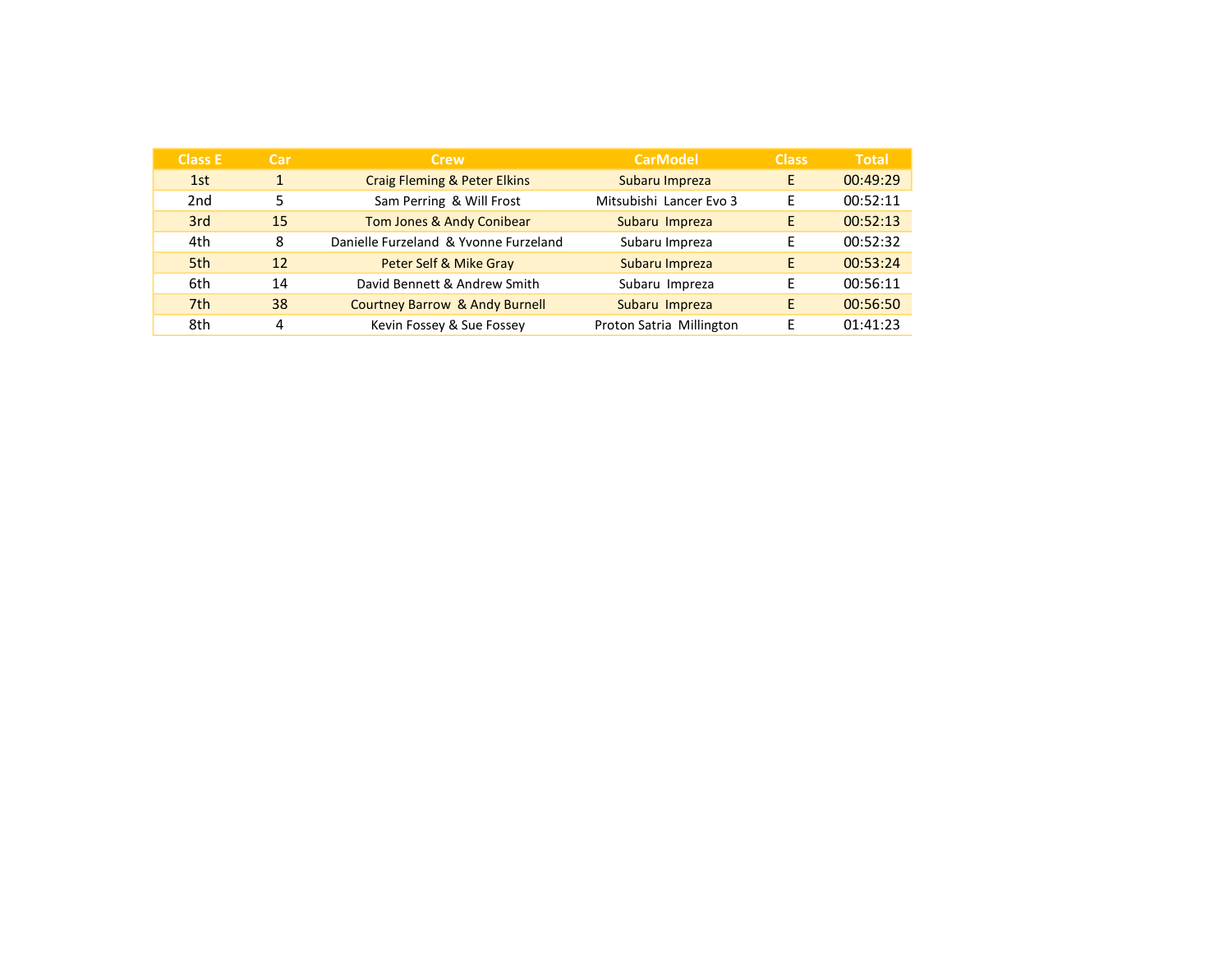#### Stage 1 times

| <b>Position</b> | Car            | <b>Crew</b>                           | <b>CarModel</b>          | <b>Class</b> | <b>Stage 1</b> |
|-----------------|----------------|---------------------------------------|--------------------------|--------------|----------------|
| 1st             | $\overline{7}$ | Chris White & Graham Capper           | <b>Ford Escort</b>       | C            | 07:11          |
| 2nd             | 16             | Robert De St Paer & Stephen Hobbs     | Ford Escort              | D            | 07:12          |
| 3rd             | 6              | Chris Butcher & Jonathan Hawkins      | Nissan Sunny F2          | $\mathsf C$  | 07:15          |
| 4th             | 1              | Craig Fleming & Peter Elkins          | Subaru Impreza           | E            | 07:16          |
| 5th             | 9              | Mark Harris & Darren Matthews         | Ford Escort Mk2          | D            | 07:18          |
| 6th             | 5              | Sam Perring & Will Frost              | Mitsubishi Lancer Evo 3  | E            | 07:21          |
| 7th             | 3              | Jack Thorne & Andrew Richards         | <b>Ford Escort</b>       | $\mathsf C$  | 07:22          |
| 8th             | 19             | Barry Warman & Maria Warman           | Ford Mark II             | D            | 07:23          |
| 9th             | 11             | Steve Smith & Briana Sanders          | Ford Escort Mk2          | $\mathsf C$  | 07:26          |
| 10th            | 34             | Joe Piggott & Ben Williams            | Citroen Saxo VTR         | B            | 07:27          |
| 11th            | 8              | Danielle Furzeland & Yvonne Furzeland | Subaru Impreza           | E            | 07:27          |
| 12th            | 15             | Tom Jones & Andy Conibear             | Subaru Impreza           | E            | 07:29          |
| 13th            | 17             | Darren Pool & Danielle Pool           | Vauxhall Corsa           | $\sf B$      | 07:30          |
| 14th            | 22             | Stuart Cameron & Gary Whitington      | Renault Clio Cop 172     | C            | 07:30          |
| 15th            | 27             | Jason Harris & James hedges           | Peugeot 106              | B            | 07:31          |
| 16th            | 35             | Paul Tappin & Richard Tappin          | <b>Talbot Sunbeam</b>    | B            | 07:31          |
| 17th            | 21             | Nigel Willcox & Rob Symes             | Ford Escort Mk2          | C            | 07:32          |
| 18th            | 4              | Kevin Fossey & Sue Fossey             | Proton Satria Millington | E            | 07:32          |
| 19th            | 10             | Mark Clayton & Nic Clayton            | <b>Toyota Starlet</b>    | $\mathsf{C}$ | 07:33          |
| 20th            | 32             | Jamie Harris & Joshua Harris          | Peugeot 205 Gti          | B            | 07:33          |
| 21st            | 12             | Peter Self & Mike Gray                | Subaru Impreza           | E            | 07:36          |
| 22nd            | 28             | James Brady & Shaun Layland           | Porsche 911              | D            | 07:42          |
| 23rd            | 29             | Scott Smith & Jamie Raymond           | <b>Ford Escort</b>       | $\mathsf{C}$ | 07:46          |
| 24th            | 24             | Ian Lloyd & Martin Davies             | Darrian T9               | C            | 07:52          |
| 25th            | 30             | Terry Luckings & Steve Cox            | VW Golf Mk2              | $\mathsf C$  | 07:53          |
| 26th            | 42             | Adrian Lawman & John Hailing          | Vauxhall Corsa           | B            | 07:53          |
| 27th            | 18             | Jeff Denford & Matt Binney            | <b>Ford Escort</b>       | $\mathsf C$  | 07:55          |
| 28th            | 26             | Simon Heywood & Kevin Moyses          | Honda Civic              | B            | 07:55          |
| 29th            | 25             | Alf Chanter & Phillip Rashleigh       | Honda Civic              | C            | 07:59          |
| 30th            | 40             | Alex Roscoe & Stephen Roscoe          | Nissan Micra             | Α            | 07:59          |
| 31st            | 46             | Rob Channing & Darren Hardy           | <b>Vauxhall Chevette</b> | $\mathsf C$  | 08:02          |
| 32nd            | 37             | Iain Cameron & Daniel Morefield       | Ford Escort MK2 RS       | C            | 08:03          |
| 33rd            | 39             | Martin Dover & Peter Depla            | Hillman Avenger 1600GT   | B            | 08:03          |
| 34th            | 14             | David Bennett & Andrew Smith          | Subaru Impreza           | E            | 08:05          |
| 35th            | 36             | Mike Dixon & Matt Westlake            | Ford Escort Mk1          | $\mathsf C$  | 08:11          |
| 36th            | 45             | Mike Willcox & adrian scadding        | Ford 100e                | B            | 08:11          |
| 37th            | 49             | Harriet Wilson & Chris Bird           | Rover Mini Cooper        | A            | 08:19          |
| 38th            | 41             | Robin Bolt & Barry Allman             | 206 1.4 8v               | A            | 08:20          |
| 39th            | 31             | Dave Harris & Glyn Thomas             | Ford Escort              | $\mathsf C$  | 08:25          |
| 40th            | 38             | Courtney Barrow & Andy Burnell        | Subaru Impreza           | E            | 08:30          |
| 41st            | 44             | tim herbert & Mark Carrow             | <b>Talbot Sunbeam</b>    | $\sf B$      | 08:40          |
| 42nd            | 47             | David Pedley & Stewart Wood           | <b>Talbot Sunbeam</b>    | B            | 08:46          |
| 43rd            | 48             | Karen Phelps & Ian Sutton             | Nissan Micra             | A            | 10:17          |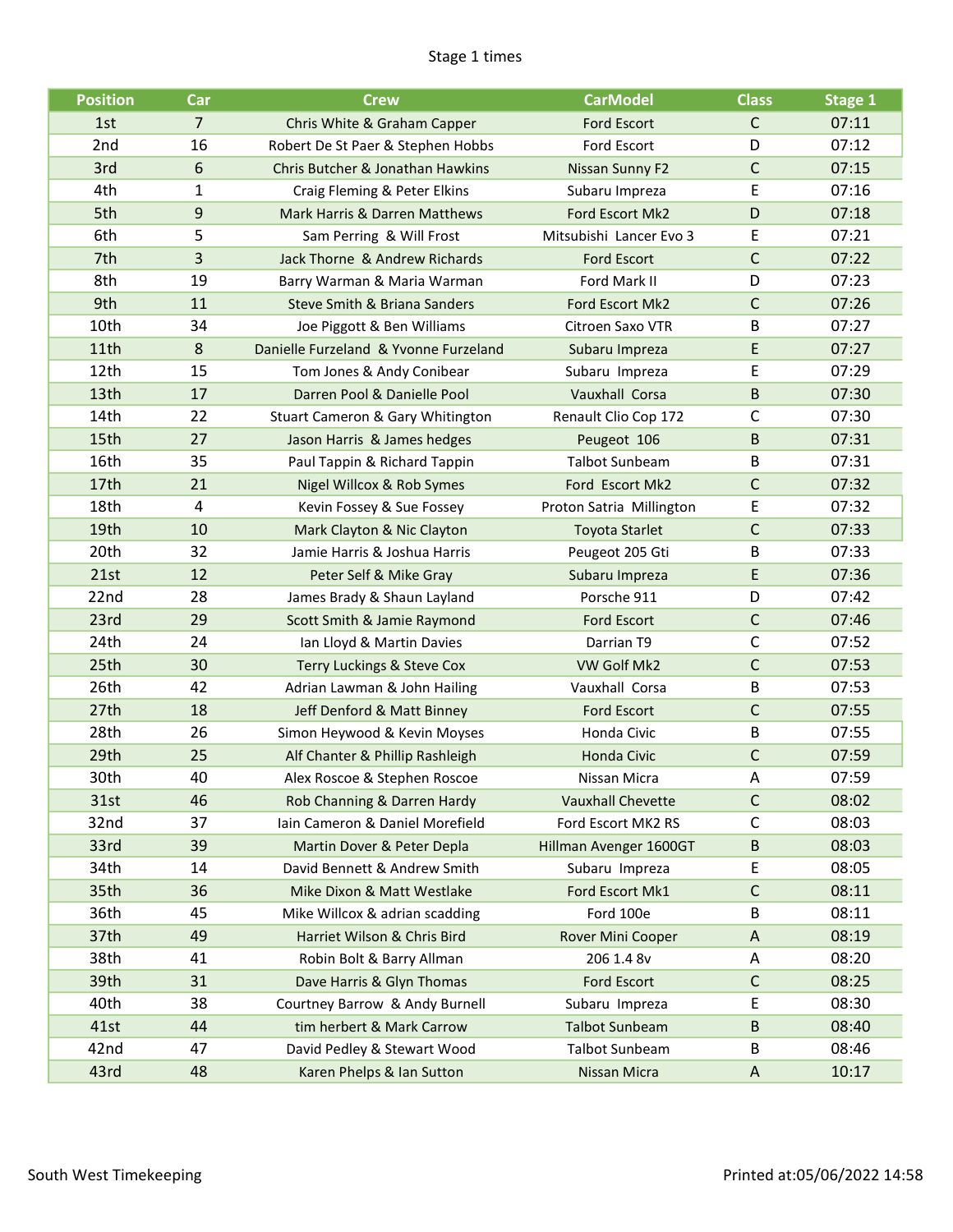#### Stage 2 times

| <b>Position</b> | Car          | <b>Crew</b>                                 | <b>CarModel</b>          | <b>Class</b> | <b>Stage 2</b> |
|-----------------|--------------|---------------------------------------------|--------------------------|--------------|----------------|
| 1st             | $\mathbf{1}$ | Craig Fleming & Peter Elkins                | Subaru Impreza           | E            | 06:46          |
| 2nd             | 7            | Chris White & Graham Capper                 | <b>Ford Escort</b>       | $\mathsf{C}$ | 06:47          |
| 3rd             | 3            | Jack Thorne & Andrew Richards               | <b>Ford Escort</b>       | $\mathsf C$  | 07:01          |
| 4th             | 34           | Joe Piggott & Ben Williams                  | Citroen Saxo VTR         | B            | 07:01          |
| 5th             | 6            | Chris Butcher & Jonathan Hawkins            | Nissan Sunny F2          | $\mathsf{C}$ | 07:01          |
| 6th             | 15           | Tom Jones & Andy Conibear                   | Subaru Impreza           | E            | 07:03          |
| 7th             | 5            | Sam Perring & Will Frost                    | Mitsubishi Lancer Evo 3  | E            | 07:03          |
| 8th             | 16           | Robert De St Paer & Stephen Hobbs           | Ford Escort              | D            | 07:05          |
| 9th             | 11           | Steve Smith & Briana Sanders                | Ford Escort Mk2          | $\mathsf{C}$ | 07:09          |
| 10th            | 17           | Darren Pool & Danielle Pool                 | Vauxhall Corsa           | B            | 07:10          |
| 11th            | 22           | <b>Stuart Cameron &amp; Gary Whitington</b> | Renault Clio Cop 172     | $\mathsf C$  | 07:10          |
| 12th            | 9            | Mark Harris & Darren Matthews               | Ford Escort Mk2          | D            | 07:10          |
| 13th            | 10           | Mark Clayton & Nic Clayton                  | <b>Toyota Starlet</b>    | $\mathsf C$  | 07:11          |
| 14th            | 27           | Jason Harris & James hedges                 | Peugeot 106              | B            | 07:14          |
| 15th            | 12           | Peter Self & Mike Gray                      | Subaru Impreza           | E            | 07:18          |
| 16th            | 29           | Scott Smith & Jamie Raymond                 | Ford Escort              | $\mathsf C$  | 07:18          |
| 17th            | 8            | Danielle Furzeland & Yvonne Furzeland       | Subaru Impreza           | E            | 07:18          |
| 18th            | 21           | Nigel Willcox & Rob Symes                   | Ford Escort Mk2          | $\mathsf{C}$ | 07:23          |
| 19th            | 19           | Barry Warman & Maria Warman                 | Ford Mark II             | D            | 07:24          |
| 20th            | 35           | Paul Tappin & Richard Tappin                | <b>Talbot Sunbeam</b>    | B            | 07:27          |
| 21st            | 32           | Jamie Harris & Joshua Harris                | Peugeot 205 Gti          | $\sf B$      | 07:29          |
| 22nd            | 18           | Jeff Denford & Matt Binney                  | Ford Escort              | C            | 07:32          |
| 23rd            | 30           | Terry Luckings & Steve Cox                  | VW Golf Mk2              | $\mathsf C$  | 07:34          |
| 24th            | 26           | Simon Heywood & Kevin Moyses                | Honda Civic              | B            | 07:38          |
| 25th            | 37           | Iain Cameron & Daniel Morefield             | Ford Escort MK2 RS       | $\mathsf{C}$ | 07:38          |
| 26th            | 40           | Alex Roscoe & Stephen Roscoe                | Nissan Micra             | A            | 07:41          |
| 27th            | 28           | James Brady & Shaun Layland                 | Porsche 911              | D            | 07:45          |
| 28th            | 4            | Kevin Fossey & Sue Fossey                   | Proton Satria Millington | Ε            | 07:46          |
| 29th            | 38           | Courtney Barrow & Andy Burnell              | Subaru Impreza           | E            | 07:48          |
| 30th            | 14           | David Bennett & Andrew Smith                | Subaru Impreza           | E            | 07:55          |
| 31st            | 25           | Alf Chanter & Phillip Rashleigh             | Honda Civic              | $\mathsf C$  | 07:56          |
| 32nd            | 46           | Rob Channing & Darren Hardy                 | Vauxhall Chevette        | C            | 07:57          |
| 33rd            | 39           | Martin Dover & Peter Depla                  | Hillman Avenger 1600GT   | $\sf B$      | 08:07          |
| 34th            | 45           | Mike Willcox & adrian scadding              | Ford 100e                | B            | 08:09          |
| 35th            | 41           | Robin Bolt & Barry Allman                   | 206 1.4 8v               | A            | 08:17          |
| 36th            | 47           | David Pedley & Stewart Wood                 | <b>Talbot Sunbeam</b>    | B            | 08:23          |
| 37th            | 49           | Harriet Wilson & Chris Bird                 | Rover Mini Cooper        | A            | 09:07          |
| 38th            | 48           | Karen Phelps & Ian Sutton                   | Nissan Micra             | Α            | 09:39          |
| 39th            | 42           | Adrian Lawman & John Hailing                | Vauxhall Corsa           | $\sf B$      | 11:11          |
| 40th            | 24           | Ian Lloyd & Martin Davies                   | Darrian T9               | C            | 11:28          |
| 41st            | 44           | tim herbert & Mark Carrow                   | <b>Talbot Sunbeam</b>    | $\sf B$      | 11:28          |
| 42nd            | 31           | Dave Harris & Glyn Thomas                   | Ford Escort              | $\mathsf C$  | 30:00          |
| 43rd            | 36           | Mike Dixon & Matt Westlake                  | Ford Escort Mk1          | $\mathsf C$  | 30:00          |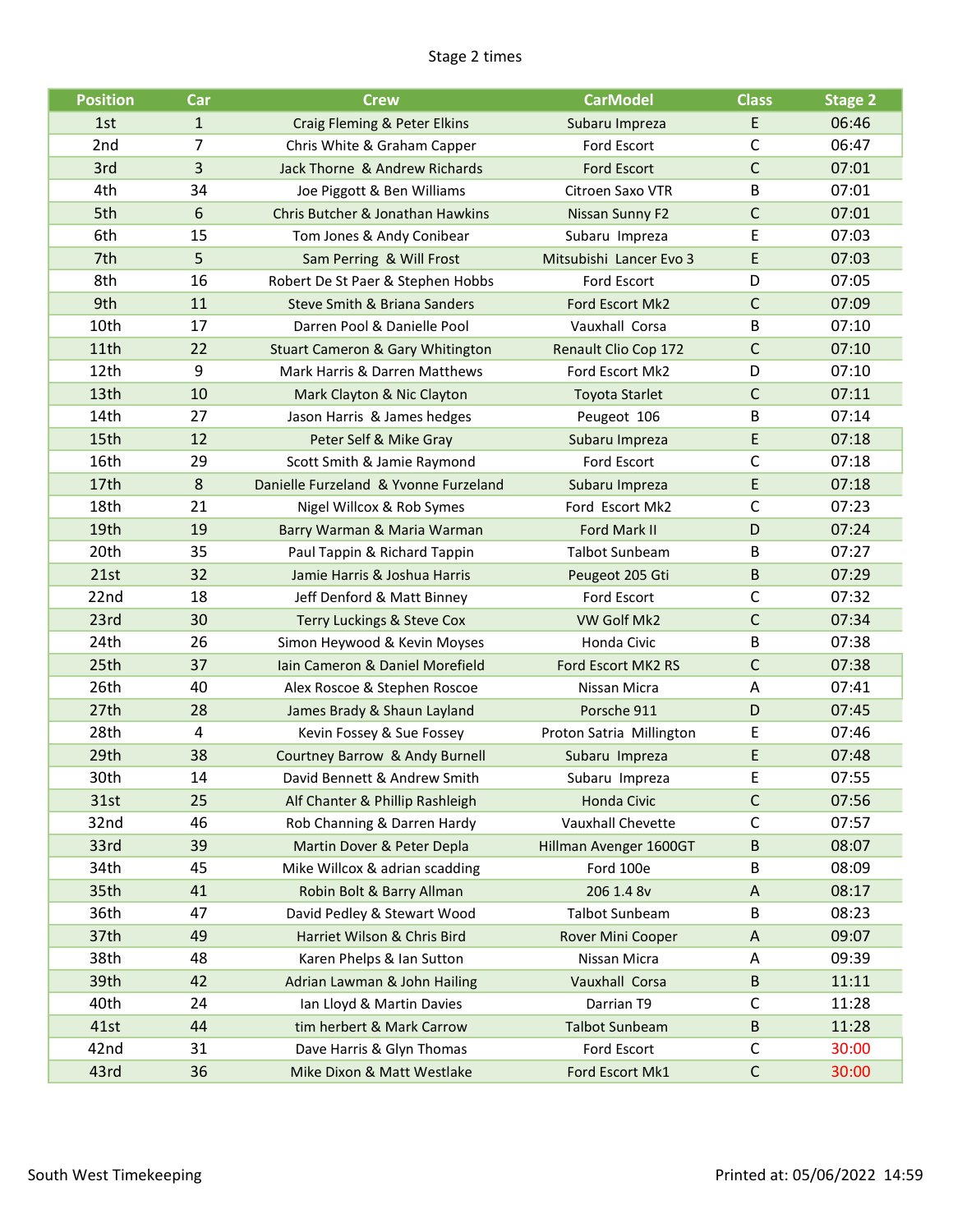#### Stage 3 times

| <b>Position</b>  | Car          | <b>Crew</b>                                 | <b>CarModel</b>          | <b>Class</b> | <b>Stage 3</b> |
|------------------|--------------|---------------------------------------------|--------------------------|--------------|----------------|
| 1st              | $\mathbf{1}$ | Craig Fleming & Peter Elkins                | Subaru Impreza           | E            | 05:15          |
| 2nd              | 7            | Chris White & Graham Capper                 | Ford Escort              | $\mathsf{C}$ | 05:27          |
| 3rd              | 6            | Chris Butcher & Jonathan Hawkins            | Nissan Sunny F2          | $\mathsf C$  | 05:30          |
| 4th              | 3            | Jack Thorne & Andrew Richards               | Ford Escort              | $\mathsf C$  | 05:31          |
| 5th              | 5            | Sam Perring & Will Frost                    | Mitsubishi Lancer Evo 3  | E            | 05:34          |
| 6th              | 16           | Robert De St Paer & Stephen Hobbs           | Ford Escort              | D            | 05:37          |
| 7th              | 9            | Mark Harris & Darren Matthews               | Ford Escort Mk2          | D            | 05:39          |
| 8th              | 15           | Tom Jones & Andy Conibear                   | Subaru Impreza           | E            | 05:40          |
| 9th              | 8            | Danielle Furzeland & Yvonne Furzeland       | Subaru Impreza           | E            | 05:42          |
| 10th             | 10           | Mark Clayton & Nic Clayton                  | Toyota Starlet           | $\mathsf{C}$ | 05:43          |
| 11th             | 34           | Joe Piggott & Ben Williams                  | <b>Citroen Saxo VTR</b>  | $\sf B$      | 05:43          |
| 12 <sub>th</sub> | 24           | Ian Lloyd & Martin Davies                   | Darrian T9               | $\mathsf{C}$ | 05:44          |
| 13th             | 12           | Peter Self & Mike Gray                      | Subaru Impreza           | E            | 05:45          |
| 14th             | 19           | Barry Warman & Maria Warman                 | Ford Mark II             | D            | 05:45          |
| 15th             | 22           | <b>Stuart Cameron &amp; Gary Whitington</b> | Renault Clio Cop 172     | $\mathsf C$  | 05:45          |
| 16th             | 17           | Darren Pool & Danielle Pool                 | Vauxhall Corsa           | B            | 05:46          |
| 17th             | 21           | Nigel Willcox & Rob Symes                   | Ford Escort Mk2          | $\mathsf C$  | 05:46          |
| 18th             | 27           | Jason Harris & James hedges                 | Peugeot 106              | B            | 05:49          |
| 19th             | 30           | <b>Terry Luckings &amp; Steve Cox</b>       | VW Golf Mk2              | $\mathsf{C}$ | 05:51          |
| 20th             | 35           | Paul Tappin & Richard Tappin                | <b>Talbot Sunbeam</b>    | B            | 05:51          |
| 21st             | 11           | Steve Smith & Briana Sanders                | Ford Escort Mk2          | $\mathsf{C}$ | 05:55          |
| 22nd             | 28           | James Brady & Shaun Layland                 | Porsche 911              | D            | 05:55          |
| 23rd             | 29           | Scott Smith & Jamie Raymond                 | <b>Ford Escort</b>       | $\mathsf{C}$ | 05:55          |
| 24th             | 32           | Jamie Harris & Joshua Harris                | Peugeot 205 Gti          | B            | 05:55          |
| 25th             | 31           | Dave Harris & Glyn Thomas                   | <b>Ford Escort</b>       | $\mathsf C$  | 05:57          |
| 26th             | 26           | Simon Heywood & Kevin Moyses                | Honda Civic              | B            | 06:00          |
| 27th             | 14           | David Bennett & Andrew Smith                | Subaru Impreza           | E            | 06:02          |
| 28th             | 40           | Alex Roscoe & Stephen Roscoe                | Nissan Micra             | Α            | 06:05          |
| 29th             | 38           | Courtney Barrow & Andy Burnell              | Subaru Impreza           | E            | 06:06          |
| 30th             | 37           | Iain Cameron & Daniel Morefield             | Ford Escort MK2 RS       | $\mathsf{C}$ | 06:08          |
| 31st             | 18           | Jeff Denford & Matt Binney                  | <b>Ford Escort</b>       | $\mathsf C$  | 06:10          |
| 32nd             | 25           | Alf Chanter & Phillip Rashleigh             | Honda Civic              | C            | 06:10          |
| 33rd             | 39           | Martin Dover & Peter Depla                  | Hillman Avenger 1600GT   | $\sf B$      | 06:16          |
| 34th             | 45           | Mike Willcox & adrian scadding              | Ford 100e                | В            | 06:23          |
| 35th             | 42           | Adrian Lawman & John Hailing                | Vauxhall Corsa           | $\sf B$      | 06:24          |
| 36th             | 49           | Harriet Wilson & Chris Bird                 | Rover Mini Cooper        | A            | 06:24          |
| 37th             | 41           | Robin Bolt & Barry Allman                   | 206 1.4 8v               | A            | 06:34          |
| 38th             | 44           | tim herbert & Mark Carrow                   | <b>Talbot Sunbeam</b>    | B            | 06:38          |
| 39th             | 47           | David Pedley & Stewart Wood                 | <b>Talbot Sunbeam</b>    | $\sf B$      | 06:43          |
| 40th             | 48           | Karen Phelps & Ian Sutton                   | Nissan Micra             | A            | 07:24          |
| 41st             | 46           | Rob Channing & Darren Hardy                 | <b>Vauxhall Chevette</b> | $\mathsf C$  | 08:29          |
| 42nd             | 36           | Mike Dixon & Matt Westlake                  | Ford Escort Mk1          | C            | 30:00          |
| 43rd             | 4            | Kevin Fossey & Sue Fossey                   | Proton Satria Millington | E            | 30:00          |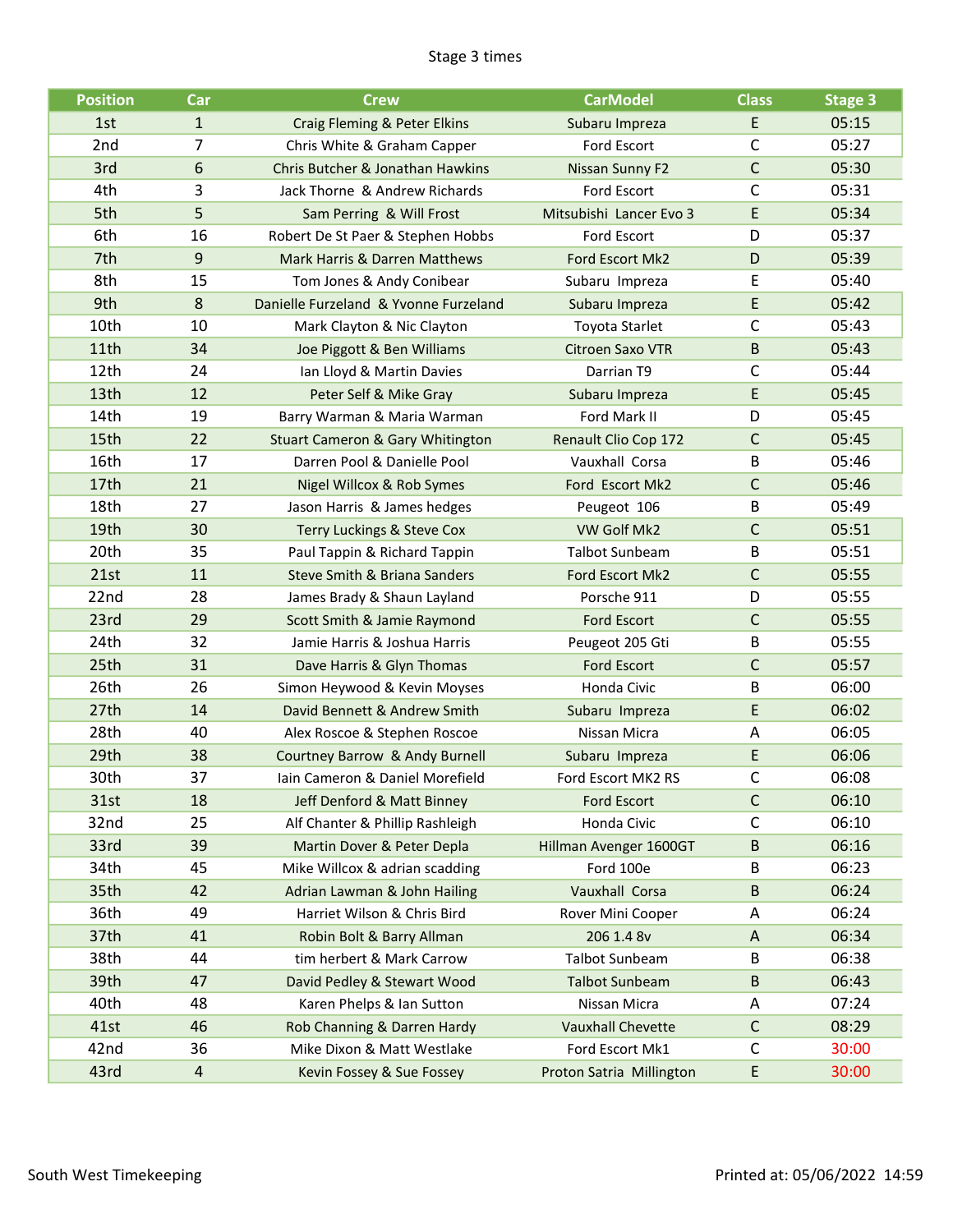#### Stage 4 times

| <b>Position</b>  | Car          | <b>Crew</b>                                 | <b>CarModel</b>          | <b>Class</b> | <b>Stage 4</b> |
|------------------|--------------|---------------------------------------------|--------------------------|--------------|----------------|
| 1st              | $\mathbf{1}$ | Craig Fleming & Peter Elkins                | Subaru Impreza           | E            | 05:05          |
| 2nd              | 10           | Mark Clayton & Nic Clayton                  | Toyota Starlet           | $\mathsf{C}$ | 05:24          |
| 3rd              | 3            | Jack Thorne & Andrew Richards               | <b>Ford Escort</b>       | $\mathsf C$  | 05:26          |
| 4th              | 15           | Tom Jones & Andy Conibear                   | Subaru Impreza           | E            | 05:28          |
| 5th              | 6            | Chris Butcher & Jonathan Hawkins            | Nissan Sunny F2          | $\mathsf{C}$ | 05:28          |
| 6th              | 5            | Sam Perring & Will Frost                    | Mitsubishi Lancer Evo 3  | E            | 05:29          |
| 7th              | 16           | Robert De St Paer & Stephen Hobbs           | Ford Escort              | D            | 05:30          |
| 8th              | 8            | Danielle Furzeland & Yvonne Furzeland       | Subaru Impreza           | E            | 05:33          |
| 9th              | 24           | Ian Lloyd & Martin Davies                   | Darrian T9               | $\mathsf C$  | 05:34          |
| 10th             | 17           | Darren Pool & Danielle Pool                 | Vauxhall Corsa           | B            | 05:35          |
| 11th             | 22           | <b>Stuart Cameron &amp; Gary Whitington</b> | Renault Clio Cop 172     | $\mathsf C$  | 05:35          |
| 12 <sub>th</sub> | 7            | Chris White & Graham Capper                 | Ford Escort              | $\mathsf{C}$ | 05:36          |
| 13th             | 34           | Joe Piggott & Ben Williams                  | <b>Citroen Saxo VTR</b>  | $\sf B$      | 05:37          |
| 14th             | 11           | Steve Smith & Briana Sanders                | Ford Escort Mk2          | C            | 05:38          |
| 15th             | 12           | Peter Self & Mike Gray                      | Subaru Impreza           | E            | 05:38          |
| 16th             | 19           | Barry Warman & Maria Warman                 | Ford Mark II             | D            | 05:39          |
| 17th             | 21           | Nigel Willcox & Rob Symes                   | Ford Escort Mk2          | $\mathsf C$  | 05:39          |
| 18th             | 27           | Jason Harris & James hedges                 | Peugeot 106              | B            | 05:41          |
| 19th             | 35           | Paul Tappin & Richard Tappin                | <b>Talbot Sunbeam</b>    | B            | 05:41          |
| 20th             | 9            | Mark Harris & Darren Matthews               | Ford Escort Mk2          | D            | 05:41          |
| 21st             | 30           | Terry Luckings & Steve Cox                  | VW Golf Mk2              | $\mathsf{C}$ | 05:42          |
| 22nd             | 18           | Jeff Denford & Matt Binney                  | Ford Escort              | $\mathsf{C}$ | 05:45          |
| 23rd             | 28           | James Brady & Shaun Layland                 | Porsche 911              | D            | 05:47          |
| 24th             | 29           | Scott Smith & Jamie Raymond                 | Ford Escort              | $\mathsf C$  | 05:47          |
| 25th             | 31           | Dave Harris & Glyn Thomas                   | <b>Ford Escort</b>       | $\mathsf C$  | 05:50          |
| 26th             | 32           | Jamie Harris & Joshua Harris                | Peugeot 205 Gti          | B            | 05:51          |
| 27th             | 14           | David Bennett & Andrew Smith                | Subaru Impreza           | E            | 05:53          |
| 28th             | 46           | Rob Channing & Darren Hardy                 | Vauxhall Chevette        | $\mathsf{C}$ | 05:55          |
| 29th             | 37           | Iain Cameron & Daniel Morefield             | Ford Escort MK2 RS       | $\mathsf C$  | 05:56          |
| 30th             | 26           | Simon Heywood & Kevin Moyses                | Honda Civic              | B            | 05:58          |
| 31st             | 40           | Alex Roscoe & Stephen Roscoe                | Nissan Micra             | A            | 05:58          |
| 32nd             | 25           | Alf Chanter & Phillip Rashleigh             | Honda Civic              | C            | 06:03          |
| 33rd             | 42           | Adrian Lawman & John Hailing                | Vauxhall Corsa           | $\sf B$      | 06:06          |
| 34th             | 38           | Courtney Barrow & Andy Burnell              | Subaru Impreza           | E            | 06:10          |
| 35th             | 45           | Mike Willcox & adrian scadding              | Ford 100e                | $\sf B$      | 06:10          |
| 36th             | 44           | tim herbert & Mark Carrow                   | Talbot Sunbeam           | B            | 06:19          |
| 37th             | 36           | Mike Dixon & Matt Westlake                  | Ford Escort Mk1          | $\mathsf C$  | 06:21          |
| 38th             | 49           | Harriet Wilson & Chris Bird                 | Rover Mini Cooper        | Α            | 06:27          |
| 39th             | 41           | Robin Bolt & Barry Allman                   | 206 1.4 8v               | A            | 06:30          |
| 40th             | 47           | David Pedley & Stewart Wood                 | <b>Talbot Sunbeam</b>    | B            | 06:34          |
| 41st             | 48           | Karen Phelps & Ian Sutton                   | Nissan Micra             | A            | 07:11          |
| 42nd             | 39           | Martin Dover & Peter Depla                  | Hillman Avenger 1600GT   | B            | 30:00          |
| 43rd             | 4            | Kevin Fossey & Sue Fossey                   | Proton Satria Millington | E            | 30:00          |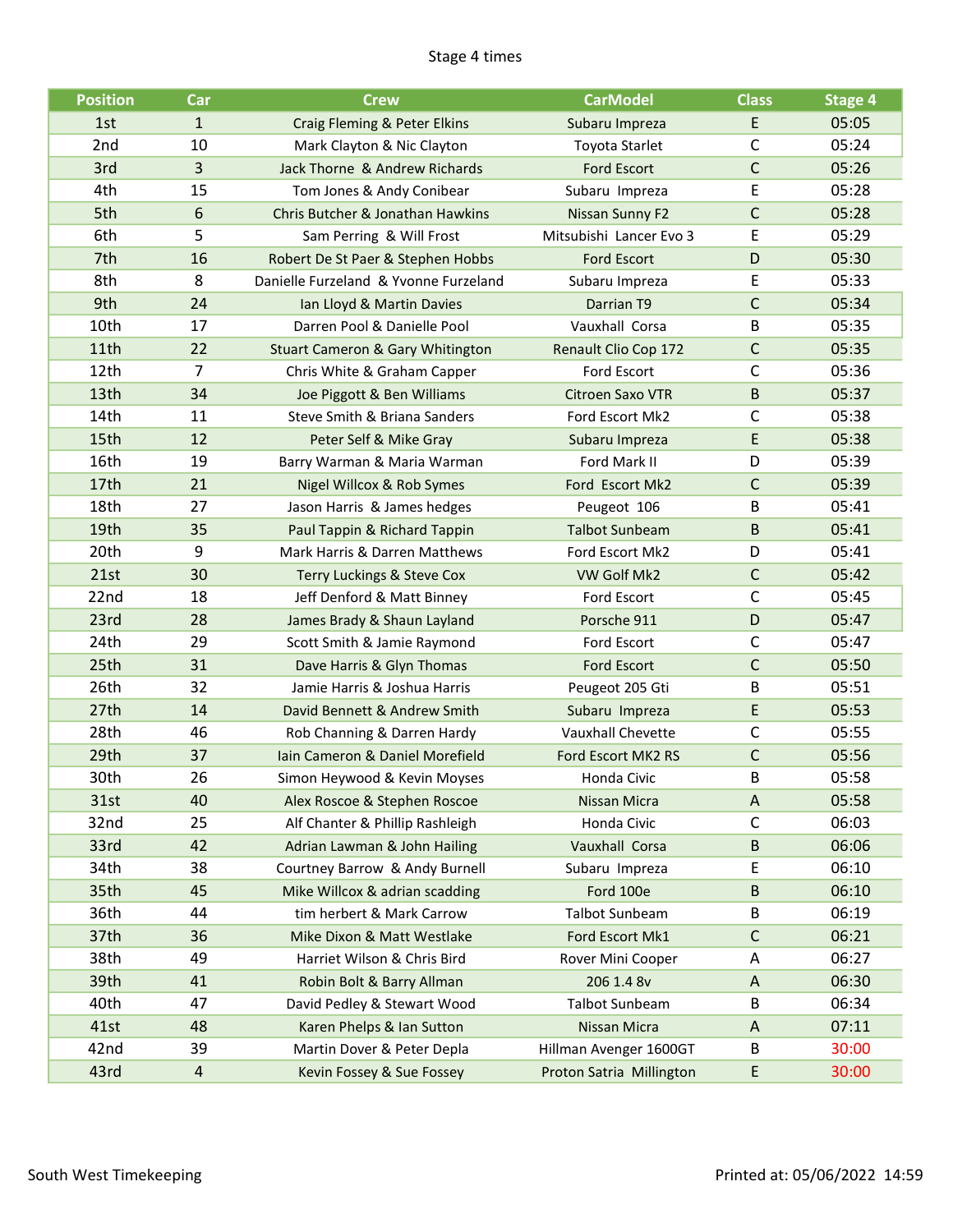#### Stage 5 times

| <b>Position</b>  | Car          | <b>Crew</b>                                    | <b>CarModel</b>          | <b>Class</b> | <b>Stage 5</b> |
|------------------|--------------|------------------------------------------------|--------------------------|--------------|----------------|
| 1st              | $\mathbf{1}$ | Craig Fleming & Peter Elkins                   | Subaru Impreza           | E            | 07:43          |
| 2nd              | 3            | Jack Thorne & Andrew Richards                  | Ford Escort              | C            | 07:54          |
| 3rd              | 10           | Mark Clayton & Nic Clayton                     | <b>Toyota Starlet</b>    | $\mathsf C$  | 08:00          |
| 4th              | 8            | Danielle Furzeland & Yvonne Furzeland          | Subaru Impreza           | E            | 08:03          |
| 5th              | 34           | Joe Piggott & Ben Williams                     | <b>Citroen Saxo VTR</b>  | $\sf B$      | 08:07          |
| 6th              | 15           | Tom Jones & Andy Conibear                      | Subaru Impreza           | E            | 08:09          |
| 7th              | 16           | Robert De St Paer & Stephen Hobbs              | Ford Escort              | D            | 08:09          |
| 8th              | 6            | Chris Butcher & Jonathan Hawkins               | Nissan Sunny F2          | $\mathsf{C}$ | 08:09          |
| 9th              | 17           | Darren Pool & Danielle Pool                    | Vauxhall Corsa           | B            | 08:10          |
| 10th             | 21           | Nigel Willcox & Rob Symes                      | Ford Escort Mk2          | $\mathsf C$  | 08:10          |
| 11th             | 11           | Steve Smith & Briana Sanders                   | Ford Escort Mk2          | $\mathsf C$  | 08:11          |
| 12 <sub>th</sub> | 7            | Chris White & Graham Capper                    | Ford Escort              | $\mathsf{C}$ | 08:11          |
| 13th             | 24           | Ian Lloyd & Martin Davies                      | Darrian T9               | $\mathsf{C}$ | 08:12          |
| 14th             | 5            | Sam Perring & Will Frost                       | Mitsubishi Lancer Evo 3  | Ε            | 08:14          |
| 15th             | 12           | Peter Self & Mike Gray                         | Subaru Impreza           | E            | 08:15          |
| 16th             | 29           | Scott Smith & Jamie Raymond                    | <b>Ford Escort</b>       | $\mathsf{C}$ | 08:16          |
| 17th             | 22           | <b>Stuart Cameron &amp; Gary Whitington</b>    | Renault Clio Cop 172     | $\mathsf C$  | 08:17          |
| 18th             | 27           | Jason Harris & James hedges                    | Peugeot 106              | B            | 08:17          |
| 19th             | 9            | Mark Harris & Darren Matthews                  | Ford Escort Mk2          | D            | 08:17          |
| 20th             | 35           | Paul Tappin & Richard Tappin                   | <b>Talbot Sunbeam</b>    | B            | 08:20          |
| 21st             | 4            | Kevin Fossey & Sue Fossey                      | Proton Satria Millington | Е            | 08:21          |
| 22nd             | 19           | Barry Warman & Maria Warman                    | Ford Mark II             | D            | 08:24          |
| 23rd             | 30           | Terry Luckings & Steve Cox                     | VW Golf Mk2              | $\mathsf{C}$ | 08:27          |
| 24th             | 28           | James Brady & Shaun Layland                    | Porsche 911              | D            | 08:28          |
| 25th             | 31           | Dave Harris & Glyn Thomas                      | <b>Ford Escort</b>       | $\mathsf C$  | 08:30          |
| 26th             | 46           | Rob Channing & Darren Hardy                    | Vauxhall Chevette        | C            | 08:31          |
| 27th             | 32           | Jamie Harris & Joshua Harris                   | Peugeot 205 Gti          | $\sf B$      | 08:36          |
| 28th             | 18           | Jeff Denford & Matt Binney                     | Ford Escort              | $\mathsf{C}$ | 08:37          |
| 29th             | 38           | Courtney Barrow & Andy Burnell                 | Subaru Impreza           | E            | 08:41          |
| 30th             | 26           | Simon Heywood & Kevin Moyses                   | Honda Civic              | B            | 08:45          |
| 31st             | 14           | David Bennett & Andrew Smith                   | Subaru Impreza           | E            | 08:48          |
| 32nd             | 37           | Iain Cameron & Daniel Morefield                | Ford Escort MK2 RS       | C            | 08:56          |
| 33rd             | 40           | Alex Roscoe & Stephen Roscoe                   | Nissan Micra             | A            | 08:57          |
| 34th             | 36           | Mike Dixon & Matt Westlake                     | Ford Escort Mk1          | $\mathsf C$  | 09:05          |
| 35th             | 45           | Mike Willcox & adrian scadding                 | Ford 100e                | $\sf B$      | 09:14          |
| 36th             | 44           | tim herbert & Mark Carrow                      | <b>Talbot Sunbeam</b>    | В            | 09:22          |
| 37th             | 41           | Robin Bolt & Barry Allman                      | 206 1.4 8v               | A            | 09:23          |
| 38th             | 49           | Harriet Wilson & Chris Bird                    | Rover Mini Cooper        | A            | 09:41          |
| 39th             | 48           | Karen Phelps & Ian Sutton                      | Nissan Micra             | A            | 10:44          |
| 40th             | 25           | Alf Chanter & Phillip Rashleigh                | Honda Civic              | C            | 11:31          |
| 41st             | 42           | Vauxhall Corsa<br>Adrian Lawman & John Hailing |                          | B            | 11:31          |
| 42nd             | 47           | David Pedley & Stewart Wood                    | <b>Talbot Sunbeam</b>    | B            | 11:31          |
| 43rd             | 39           | Martin Dover & Peter Depla                     | Hillman Avenger 1600GT   | $\sf B$      | 30:00          |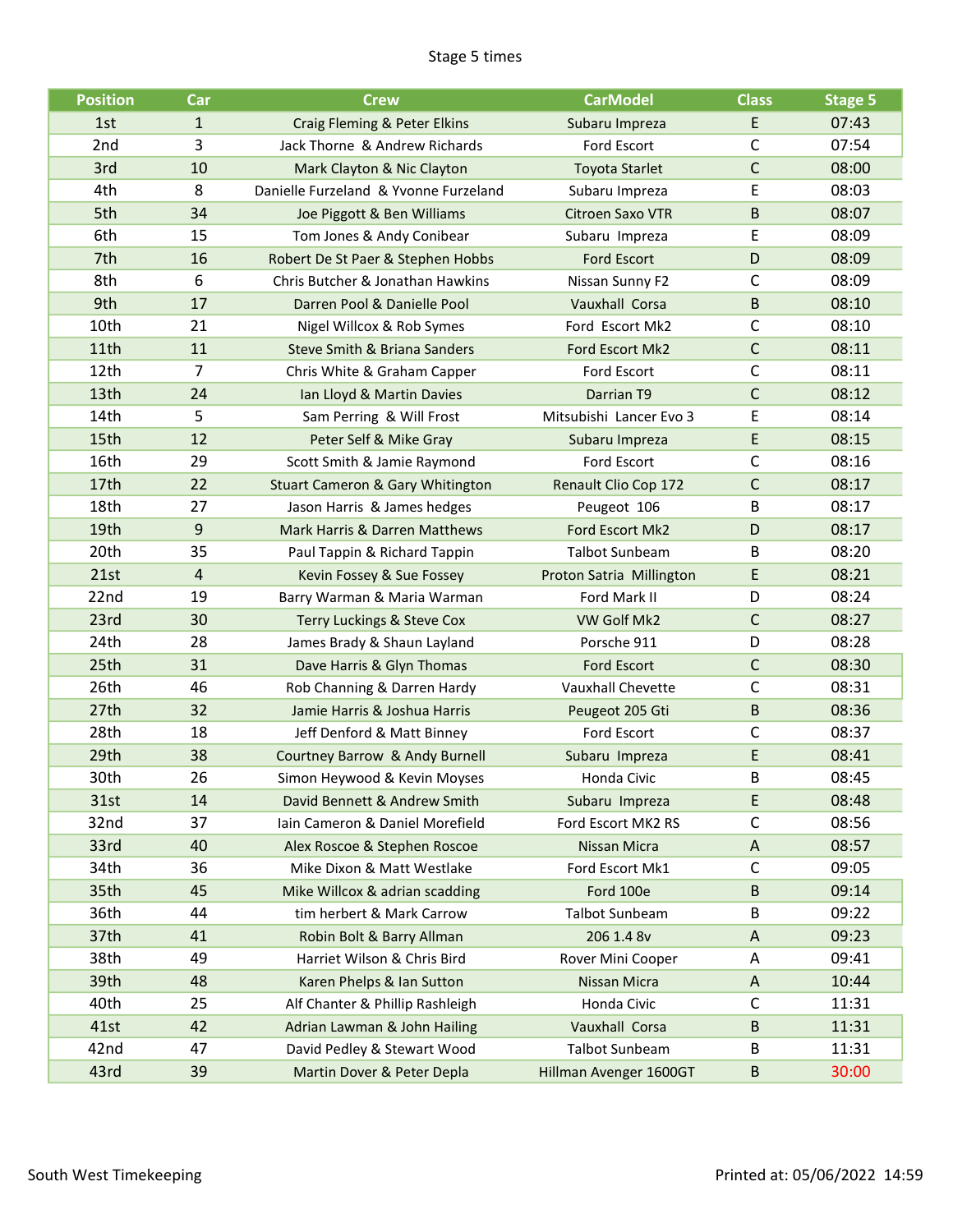#### Stage 6 times

| <b>Position</b> | Car              | <b>Crew</b>                                 | <b>CarModel</b>          | <b>Class</b> | Stage 6 |
|-----------------|------------------|---------------------------------------------|--------------------------|--------------|---------|
| 1st             | $\mathbf{1}$     | Craig Fleming & Peter Elkins                | Subaru Impreza           | E            | 07:28   |
| 2 <sub>nd</sub> | $\overline{4}$   | Kevin Fossey & Sue Fossey                   | Proton Satria Millington | Ε            | 07:42   |
| 3rd             | $\overline{7}$   | Chris White & Graham Capper                 | <b>Ford Escort</b>       | $\mathsf{C}$ | 07:49   |
| 4th             | 16               | Robert De St Paer & Stephen Hobbs           | Ford Escort              | D            | 07:54   |
| 5th             | 10               | Mark Clayton & Nic Clayton                  | <b>Toyota Starlet</b>    | $\mathsf C$  | 07:55   |
| 6th             | 24               | Ian Lloyd & Martin Davies                   | Darrian T9               | С            | 07:56   |
| 7th             | 3                | Jack Thorne & Andrew Richards               | <b>Ford Escort</b>       | $\mathsf C$  | 07:56   |
| 8th             | 5                | Sam Perring & Will Frost                    | Mitsubishi Lancer Evo 3  | Ε            | 07:57   |
| 9th             | 12               | Peter Self & Mike Gray                      | Subaru Impreza           | E            | 07:59   |
| 10th            | 8                | Danielle Furzeland & Yvonne Furzeland       | Subaru Impreza           | E            | 07:59   |
| 11th            | 15               | Tom Jones & Andy Conibear                   | Subaru Impreza           | E            | 08:01   |
| 12th            | 17               | Darren Pool & Danielle Pool                 | Vauxhall Corsa           | B            | 08:01   |
| 13th            | 11               | Steve Smith & Briana Sanders                | Ford Escort Mk2          | $\mathsf{C}$ | 08:03   |
| 14th            | 27               | Jason Harris & James hedges                 | Peugeot 106              | B            | 08:05   |
| 15th            | 22               | <b>Stuart Cameron &amp; Gary Whitington</b> | Renault Clio Cop 172     | $\mathsf{C}$ | 08:06   |
| 16th            | 9                | Mark Harris & Darren Matthews               | Ford Escort Mk2          | D            | 08:07   |
| 17th            | 21               | Nigel Willcox & Rob Symes                   | Ford Escort Mk2          | $\mathsf C$  | 08:08   |
| 18th            | 19               | Barry Warman & Maria Warman                 | Ford Mark II             | D            | 08:11   |
| 19th            | 29               | Scott Smith & Jamie Raymond                 | <b>Ford Escort</b>       | $\mathsf{C}$ | 08:11   |
| 20th            | 35               | Paul Tappin & Richard Tappin                | <b>Talbot Sunbeam</b>    | B            | 08:13   |
| 21st            | 30               | Terry Luckings & Steve Cox                  | VW Golf Mk2              | $\mathsf{C}$ | 08:16   |
| 22nd            | 28               | James Brady & Shaun Layland                 | Porsche 911              | D            | 08:20   |
| 23rd            | 31               | Dave Harris & Glyn Thomas                   | <b>Ford Escort</b>       | $\mathsf C$  | 08:21   |
| 24th            | 18               | Jeff Denford & Matt Binney                  | Ford Escort              | $\mathsf{C}$ | 08:23   |
| 25th            | 38               | Courtney Barrow & Andy Burnell              | Subaru Impreza           | E            | 08:23   |
| 26th            | 14               | David Bennett & Andrew Smith                | Subaru Impreza           | E            | 08:26   |
| 27th            | 46               | Rob Channing & Darren Hardy                 | <b>Vauxhall Chevette</b> | $\mathsf{C}$ | 08:29   |
| 28th            | 40               | Alex Roscoe & Stephen Roscoe                | Nissan Micra             | Α            | 08:39   |
| 29th            | 37               | Iain Cameron & Daniel Morefield             | Ford Escort MK2 RS       | $\mathsf{C}$ | 08:40   |
| 30th            | 26               | Simon Heywood & Kevin Moyses                | Honda Civic              | B            | 08:47   |
| 31st            | $\boldsymbol{6}$ | Chris Butcher & Jonathan Hawkins            | Nissan Sunny F2          | $\mathsf C$  | 08:52   |
| 32nd            | 25               | Alf Chanter & Phillip Rashleigh             | Honda Civic              | С            | 08:54   |
| 33rd            | 36               | Mike Dixon & Matt Westlake                  | Ford Escort Mk1          | $\mathsf C$  | 08:56   |
| 34th            | 45               | Mike Willcox & adrian scadding              | Ford 100e                | B            | 08:57   |
| 35th            | 39               | Martin Dover & Peter Depla                  | Hillman Avenger 1600GT   | B            | 09:04   |
| 36th            | 41               | Robin Bolt & Barry Allman                   | 206 1.4 8v               | Α            | 09:18   |
| 37th            | 49               | Harriet Wilson & Chris Bird                 | Rover Mini Cooper        | A            | 09:46   |
| 38th            | 48               | Karen Phelps & Ian Sutton                   | Nissan Micra             | A            | 10:29   |
| 39th            | 34               | Joe Piggott & Ben Williams                  | <b>Citroen Saxo VTR</b>  | B            | 11:00   |
| 40th            | 47               | David Pedley & Stewart Wood                 | <b>Talbot Sunbeam</b>    | В            | 11:31   |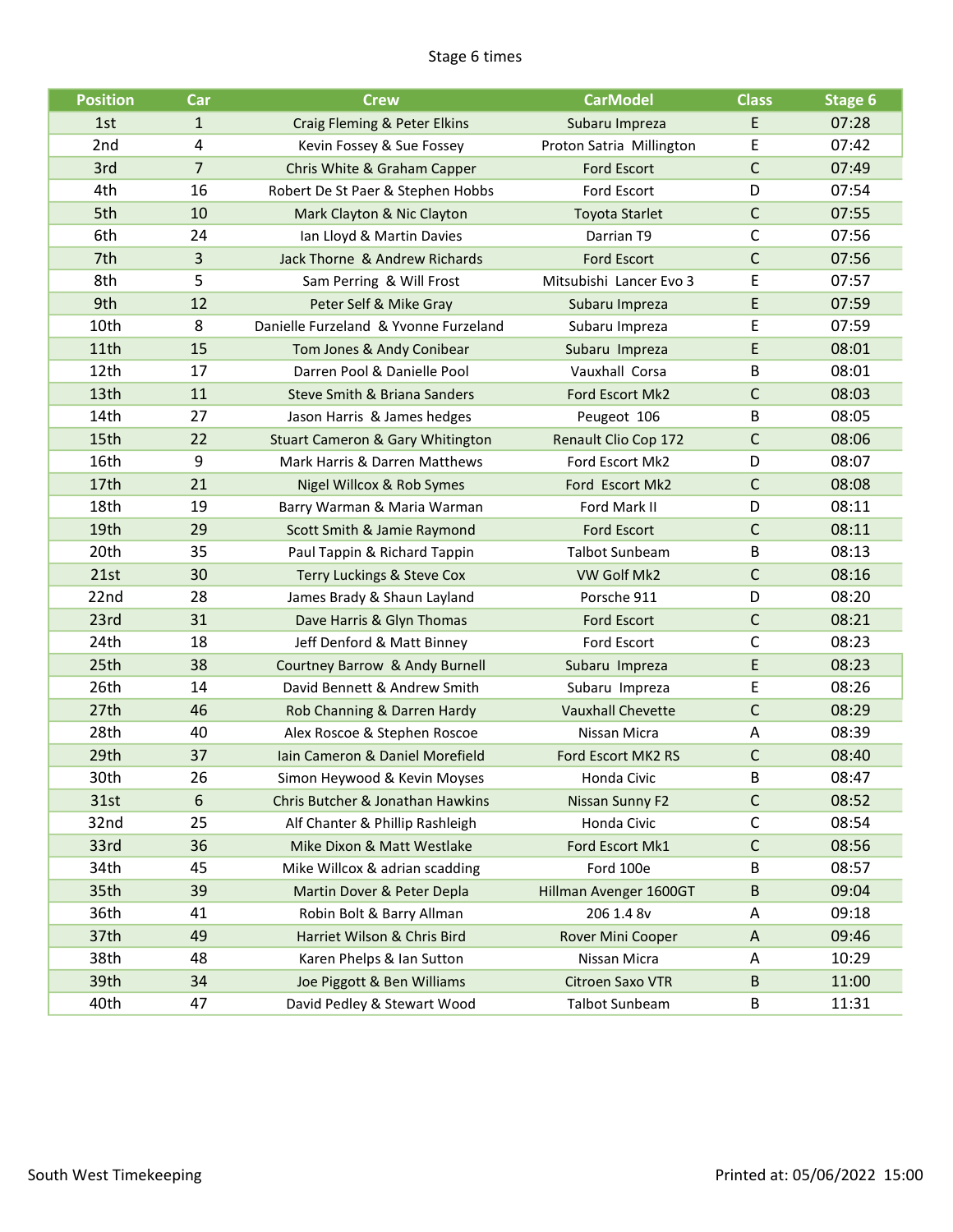#### Stage 7 times

| <b>Position</b>  | Car | <b>Crew</b>                           | <b>CarModel</b>          | <b>Class</b> | Stage 7 |
|------------------|-----|---------------------------------------|--------------------------|--------------|---------|
| 1st              | 4   | Kevin Fossey & Sue Fossey             | Proton Satria Millington | E            | 04:59   |
| 2nd              | 1   | Craig Fleming & Peter Elkins          | Subaru Impreza           | E            | 05:00   |
| 3rd              | 6   | Chris Butcher & Jonathan Hawkins      | Nissan Sunny F2          | $\mathsf{C}$ | 05:01   |
| 4th              | 7   | Chris White & Graham Capper           | Ford Escort              | $\mathsf{C}$ | 05:03   |
| 5th              | 3   | Jack Thorne & Andrew Richards         | <b>Ford Escort</b>       | $\mathsf C$  | 05:06   |
| 6th              | 17  | Darren Pool & Danielle Pool           | Vauxhall Corsa           | B            | 05:10   |
| 7th              | 5   | Sam Perring & Will Frost              | Mitsubishi Lancer Evo 3  | E.           | 05:12   |
| 8th              | 22  | Stuart Cameron & Gary Whitington      | Renault Clio Cop 172     | С            | 05:13   |
| 9th              | 15  | Tom Jones & Andy Conibear             | Subaru Impreza           | E            | 05:14   |
| 10th             | 10  | Mark Clayton & Nic Clayton            | Toyota Starlet           | $\mathsf C$  | 05:17   |
| 11th             | 27  | Jason Harris & James hedges           | Peugeot 106              | B            | 05:17   |
| 12 <sub>th</sub> | 8   | Danielle Furzeland & Yvonne Furzeland | Subaru Impreza           | Ε            | 05:17   |
| 13th             | 11  | Steve Smith & Briana Sanders          | Ford Escort Mk2          | $\mathsf{C}$ | 05:20   |
| 14th             | 24  | Ian Lloyd & Martin Davies             | Darrian T9               | $\mathsf{C}$ | 05:21   |
| 15th             | 28  | James Brady & Shaun Layland           | Porsche 911              | D            | 05:23   |
| 16th             | 12  | Peter Self & Mike Gray                | Subaru Impreza           | Ε            | 05:24   |
| 17th             | 16  | Robert De St Paer & Stephen Hobbs     | <b>Ford Escort</b>       | D            | 05:25   |
| 18th             | 21  | Nigel Willcox & Rob Symes             | Ford Escort Mk2          | $\mathsf{C}$ | 05:25   |
| 19th             | 35  | Paul Tappin & Richard Tappin          | <b>Talbot Sunbeam</b>    | B            | 05:25   |
| 20th             | 19  | Barry Warman & Maria Warman           | Ford Mark II             | D            | 05:27   |
| 21st             | 14  | David Bennett & Andrew Smith          | Subaru Impreza           | E            | 05:28   |
| 22nd             | 30  | Terry Luckings & Steve Cox            | VW Golf Mk2              | С            | 05:30   |
| 23rd             | 38  | Courtney Barrow & Andy Burnell        | Subaru Impreza           | E            | 05:31   |
| 24th             | 9   | Mark Harris & Darren Matthews         | Ford Escort Mk2          | D            | 05:31   |
| 25th             | 18  | Jeff Denford & Matt Binney            | <b>Ford Escort</b>       | $\mathsf{C}$ | 05:32   |
| 26th             | 31  | Dave Harris & Glyn Thomas             | Ford Escort              | C            | 05:33   |
| 27th             | 40  | Alex Roscoe & Stephen Roscoe          | <b>Nissan Micra</b>      | A            | 05:36   |
| 28th             | 29  | Scott Smith & Jamie Raymond           | <b>Ford Escort</b>       | C            | 05:37   |
| 29th             | 25  | Alf Chanter & Phillip Rashleigh       | <b>Honda Civic</b>       | $\mathsf{C}$ | 05:38   |
| 30th             | 46  | Rob Channing & Darren Hardy           | Vauxhall Chevette        | C            | 05:40   |
| 31st             | 26  | Simon Heywood & Kevin Moyses          | Honda Civic              | B            | 05:42   |
| 32nd             | 37  | Iain Cameron & Daniel Morefield       | Ford Escort MK2 RS       | С            | 05:42   |
| 33rd             | 39  | Martin Dover & Peter Depla            | Hillman Avenger 1600GT   | B            | 05:52   |
| 34th             | 45  | Mike Willcox & adrian scadding        | Ford 100e                | B            | 06:02   |
| 35th             | 41  | Robin Bolt & Barry Allman             | 206 1.4 8v               | Α            | 06:05   |
| 36th             | 36  | Mike Dixon & Matt Westlake            | Ford Escort Mk1          | C            | 06:07   |
| 37th             | 49  | Harriet Wilson & Chris Bird           | Rover Mini Cooper        | A            | 06:17   |
| 38th             | 47  | David Pedley & Stewart Wood           | <b>Talbot Sunbeam</b>    | В            | 06:33   |
| 39th             | 48  | Karen Phelps & Ian Sutton             | Nissan Micra             | A            | 06:54   |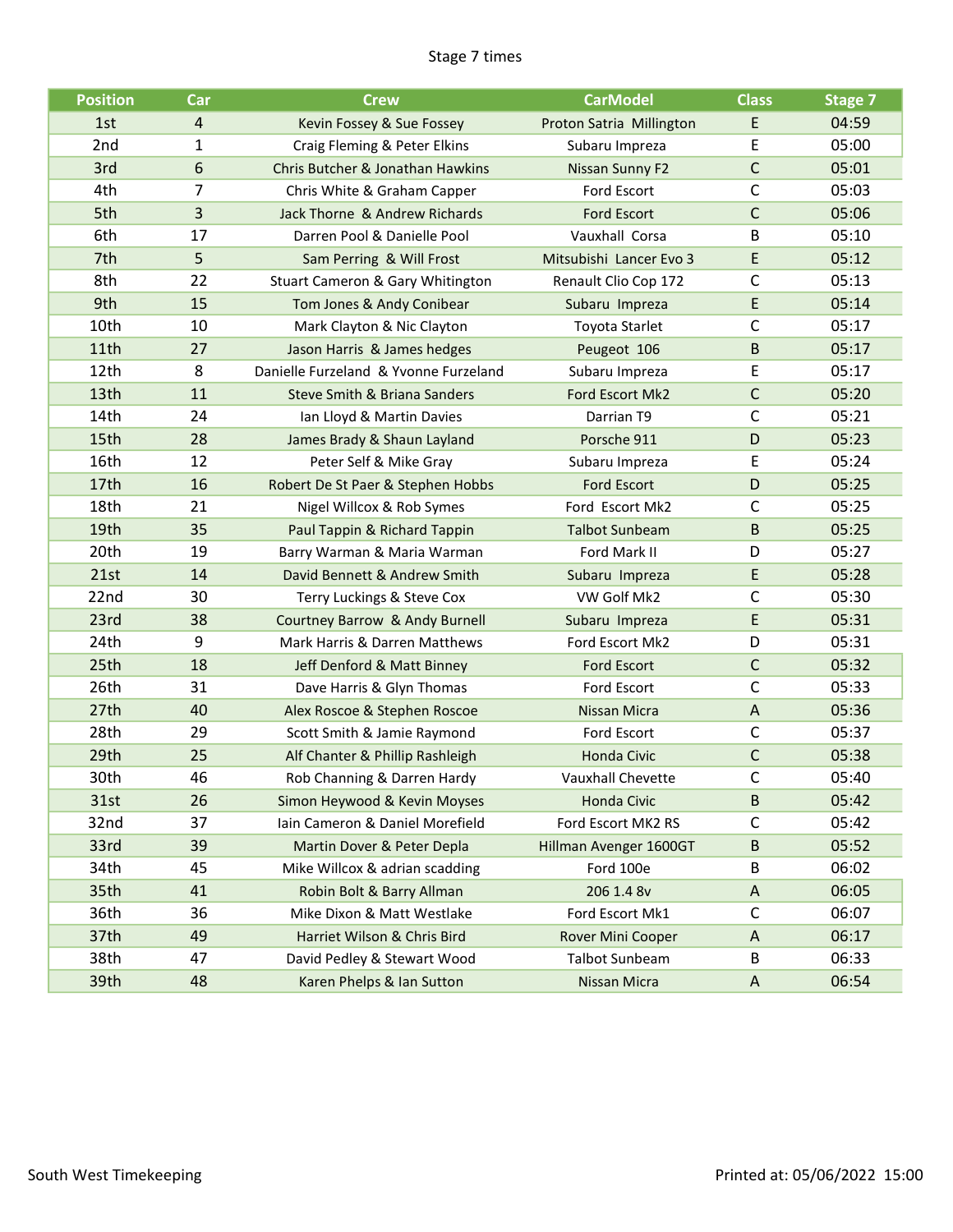#### Stage 8 times

| <b>Position</b> | Car            | <b>Crew</b>                                           | <b>CarModel</b>          | <b>Class</b> | <b>Stage 8</b> |
|-----------------|----------------|-------------------------------------------------------|--------------------------|--------------|----------------|
| 1st             | $\mathbf{1}$   | Craig Fleming & Peter Elkins                          | Subaru Impreza           | E            | 04:56          |
| 2nd             | 7              | Chris White & Graham Capper                           | Ford Escort              | C            | 05:01          |
| 3rd             | $\overline{4}$ | Kevin Fossey & Sue Fossey                             | Proton Satria Millington | E            | 05:03          |
| 4th             | 22             | Stuart Cameron & Gary Whitington                      | Renault Clio Cop 172     | $\mathsf C$  | 05:06          |
| 5th             | 3              | Jack Thorne & Andrew Richards                         | <b>Ford Escort</b>       | $\mathsf{C}$ | 05:07          |
| 6th             | 6              | Chris Butcher & Jonathan Hawkins                      | Nissan Sunny F2          | $\mathsf{C}$ | 05:08          |
| 7th             | 15             | Tom Jones & Andy Conibear                             | Subaru Impreza           | E            | 05:09          |
| 8th             | 17             | Darren Pool & Danielle Pool                           | Vauxhall Corsa           | B            | 05:11          |
| 9th             | 8              | Danielle Furzeland & Yvonne Furzeland                 | Subaru Impreza           | E            | 05:13          |
| 10th            | 28             | James Brady & Shaun Layland                           | Porsche 911              | D            | 05:17          |
| 11th            | 30             | Terry Luckings & Steve Cox                            | VW Golf Mk2              | $\mathsf C$  | 05:17          |
| 12th            | 10             | Mark Clayton & Nic Clayton                            | <b>Toyota Starlet</b>    | $\mathsf{C}$ | 05:18          |
| 13th            | 16             | Robert De St Paer & Stephen Hobbs                     | <b>Ford Escort</b>       | D            | 05:18          |
| 14th            | 29             | Scott Smith & Jamie Raymond                           | Ford Escort              | C            | 05:19          |
| 15th            | 5              | Sam Perring & Will Frost                              | Mitsubishi Lancer Evo 3  | E            | 05:21          |
| 16th            | 19             | Barry Warman & Maria Warman                           | Ford Mark II             | D            | 05:22          |
| 17th            | 31             | Dave Harris & Glyn Thomas                             | Ford Escort              | $\mathsf{C}$ | 05:24          |
| 18th            | 24             | Ian Lloyd & Martin Davies                             | Darrian T9               | $\mathsf{C}$ | 05:25          |
| 19th            | 35             | Paul Tappin & Richard Tappin                          | <b>Talbot Sunbeam</b>    | B            | 05:25          |
| 20th            | 12             | Peter Self & Mike Gray                                | Subaru Impreza           | Ε            | 05:29          |
| 21st            | 21             | Nigel Willcox & Rob Symes                             | Ford Escort Mk2          | $\mathsf{C}$ | 05:31          |
| 22nd            | 25             | Alf Chanter & Phillip Rashleigh                       | Honda Civic              | $\mathsf C$  | 05:32          |
| 23rd            | 14             | David Bennett & Andrew Smith                          | Subaru Impreza           | E            | 05:34          |
| 24th            | 18             | Jeff Denford & Matt Binney                            | <b>Ford Escort</b>       | $\mathsf{C}$ | 05:35          |
| 25th            | 11             | Steve Smith & Briana Sanders                          | Ford Escort Mk2          | $\mathsf C$  | 05:36          |
| 26th            | 26             | Simon Heywood & Kevin Moyses                          | Honda Civic              | B            | 05:36          |
| 27th            | 37             | Iain Cameron & Daniel Morefield                       | Ford Escort MK2 RS       | $\mathsf{C}$ | 05:38          |
| 28th            | 40             | Alex Roscoe & Stephen Roscoe                          | Nissan Micra             | A            | 05:39          |
| 29th            | 38             | Courtney Barrow & Andy Burnell                        | Subaru Impreza           | E            | 05:41          |
| 30th            | 46             | Rob Channing & Darren Hardy                           | <b>Vauxhall Chevette</b> | С            | 05:55          |
| 31st            | 39             | Martin Dover & Peter Depla                            | Hillman Avenger 1600GT   | B            | 05:56          |
| 32nd            | 41             | Robin Bolt & Barry Allman                             | 206 1.4 8v               | A            | 05:56          |
| 33rd            | 36             | Mike Dixon & Matt Westlake                            | Ford Escort Mk1          | $\mathsf{C}$ | 05:57          |
| 34th            | 45             | Mike Willcox & adrian scadding                        | Ford 100e                | B            | 05:59          |
| 35th            | 47             | David Pedley & Stewart Wood<br><b>Talbot Sunbeam</b>  |                          | B            | 06:24          |
| 36th            | 49             | Harriet Wilson & Chris Bird<br>Rover Mini Cooper<br>Α |                          |              | 06:33          |
| 37th            | 48             | Karen Phelps & Ian Sutton                             | Nissan Micra             | $\mathsf{A}$ | 06:52          |